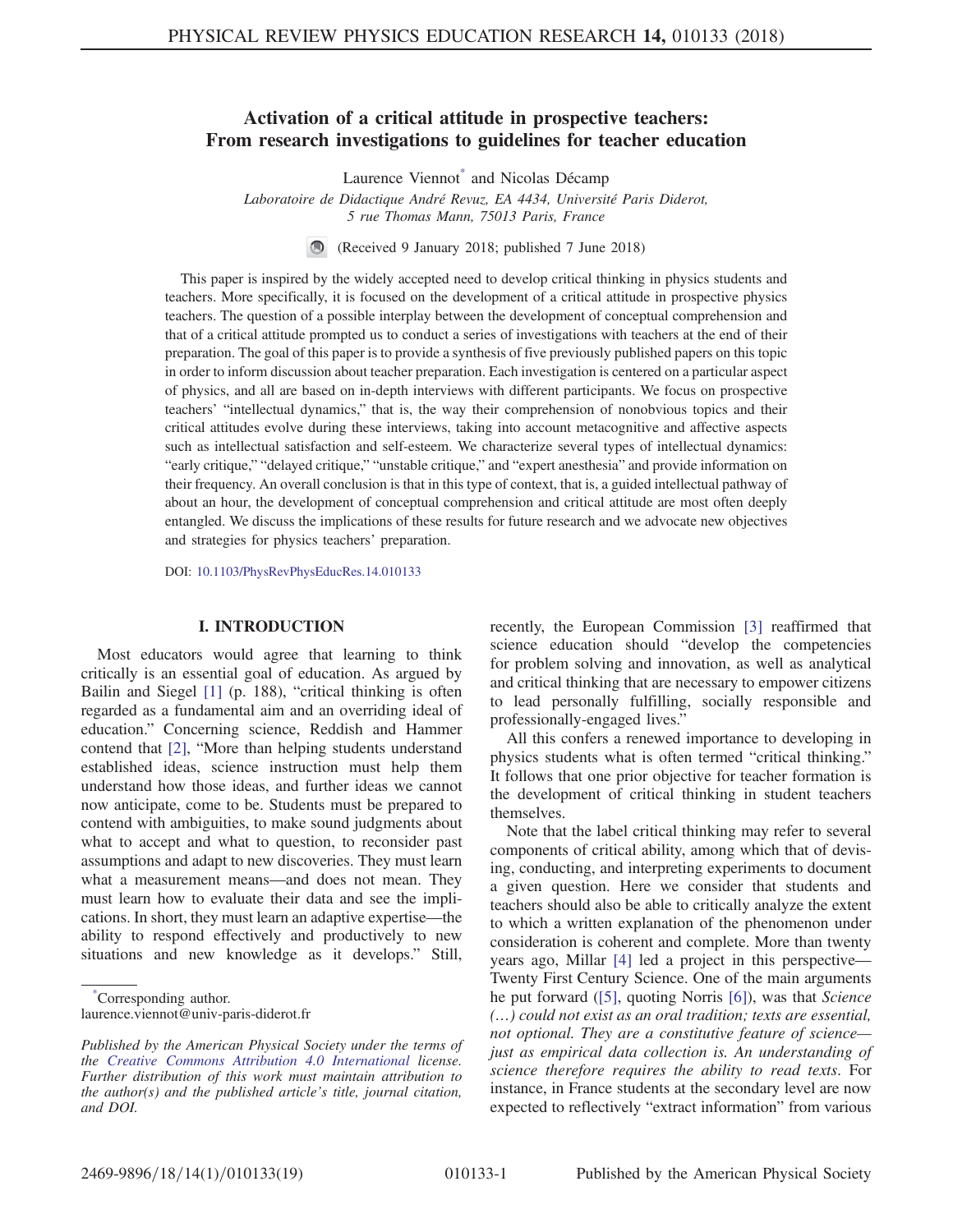resources available online or in popularization journals; thus at the grade 12 level, the preamble of the national program states the following: "Two skills occupy a central place at the senior level: "extracting" and "exploiting" information (Deux compétences occupent une place centrale en terminale: « extraire » et « exploiter » des informations)" [\[7\]](#page-16-6). More widely, in many countries, the "flipped classroom" [\[8\]](#page-16-7) or other active learning teaching environments put the same request on students. The crucial role of critical thinking in physics is certainly not a new idea but it is worth examining to which extent and under which conditions prospective teachers manifest, or not, this faculty in a particular context: critical analysis of textual resources.

At this point, a crucial question arises: What links can be identified in physics students or student teachers between the development of critical attitude and conceptual understanding? This question recently incited us to conduct a few research investigations focused on the codevelopment of critical attitude and conceptual comprehension. These studies are based on in-depth interviews with prospective teachers on various topics of physics, thus allowing a finegrained analysis of their conceptual and critique pathways. Rather than investigating possible correlations between conceptual understanding and particular skills, we centered on the very process by which conceptual understanding and critical attitude interfere during an interaction with an interviewer, in this case a physicist.

The goal of this paper is twofold. On the one hand, we intend to synthesize those of these studies that are already published under a detailed format: The topics were the hot air balloon [\[9\]](#page-16-8), radiocarbon dating [\[10\],](#page-16-9) how a survival blanket works [\[11\],](#page-16-10) molecular interactions and osmosis [\[12\]](#page-16-11), and capillary ascension [\[13\].](#page-16-12) Consistently with our research goal, each of these studies includes a detailed and, to a greater or lesser extent, novel content analysis; a specific method for conducting and processing the interviews; and detailed findings concerning the interplay between conceptual and critical development in advanced students. It seems to us that it is useful to present the convergent and complementary contributions of these studies in a relatively compact format.

On the other hand, based on these findings, we want to discuss the crucial question of teacher preparation by reviewing possible goals and strategies in this regard.

In the next section, we situate our research in relation to the existing research literature. In Sec. [III](#page-3-0) we outline our research investigations and synthesize the findings. In Sec. [IV](#page-8-0) we propose some guidelines for teacher preparation. We conclude with a general discussion of the contributions of our investigations and a research agenda.

#### II. RATIONALE AND RESEARCH QUESTIONS

In the context of this paper, what we mean by "critical attitude" or "critical faculty" does not refer to the whole range of understandings encountered in the research literature on critical thinking. The meaning we ascribe here to these expressions relies on an epistemological position. We see physics as a science aiming at a coherent and parsimonious description of the world, a few laws accounting for a large set of phenomena in a specified range of validity [\[14,15\]](#page-16-13). In such a framework, critical faculty refers to the capacity to detect self-contradictory statements, statements that contradict basic laws of physics, and very incomplete explanations. Here, we envisage situations in which contestable statements can be identified based on a relatively simple argument, where the adjective "simple" refers to what may reasonably be expected of the concerned population.

In so doing, we leave aside a large part of what is defined as critical thinking by cognitive scientists, who utilize very wide definitions. For instance, in Willingham's definition, critical thinking concerns "critical reasoning, decision making and problem solving" and is characterized by three key features—effectiveness, novelty, and self-direction [\[16\]](#page-16-14) (p. 11). Abrami *et al.* [\[17\]](#page-16-15) (p. 1002) state that critical thinking denotes "the ability to engage in purposeful, selfregulatory judgment." Ennis's [\[18\]](#page-16-16) (p. 23) definition states that "critical thinking is the correct assessing of statements" whereas McPeck [\[19\]](#page-17-0) (p. 7) chooses a more domain specific but still very large definition: "the appropriate use of reflective scepticism within the problem area under consideration" (see also Refs. [\[20](#page-17-1)–28]).

We also leave aside a large part of what is often looked into concerning students' ability to criticize public accounts of science. Indeed, as has been argued by Jiménez-Aleixandre [\[29\]](#page-17-2) (see also Ref. [\[30\]\)](#page-17-3), several aspects of critical analysis can be envisaged. Among these is the ability to criticize the sources of the texts under consideration with respect to possible asymmetric relationships of power. Although quite relevant, this critical analysis of the status of experts [\[31,32\]](#page-17-4) is not included in our perspective, nor do we consider other abilities such as those listed by Jiménez-Aleixandre and Puig [\[33\].](#page-17-5)

Among physics education researchers, critical thinking is universally deemed to be an essential component of the scientist's activity. However, what is highlighted in this register is most often that student scientists should criticize their own lines of reasoning or those expressed during a discussion between peers, with a special focus on what can be concluded from experiments [\[2,34](#page-16-1)–36]. Here we consider the situation of an individual confronted by any textual or visual resource—a "Text" in what follows—designed by a person who presents herself as an expert whose explicit or implicit aim is to explain something. To our knowledge, the ability to critically respond to such a situation has not been much investigated in previous research [\[37\]](#page-17-6) nor advocated in relation to teacher preparation, even if, concerning texts written by students, the questions posed by, and the benefits of, peer assessment and model critiquing are more frequently discussed [38–[41\]](#page-17-7).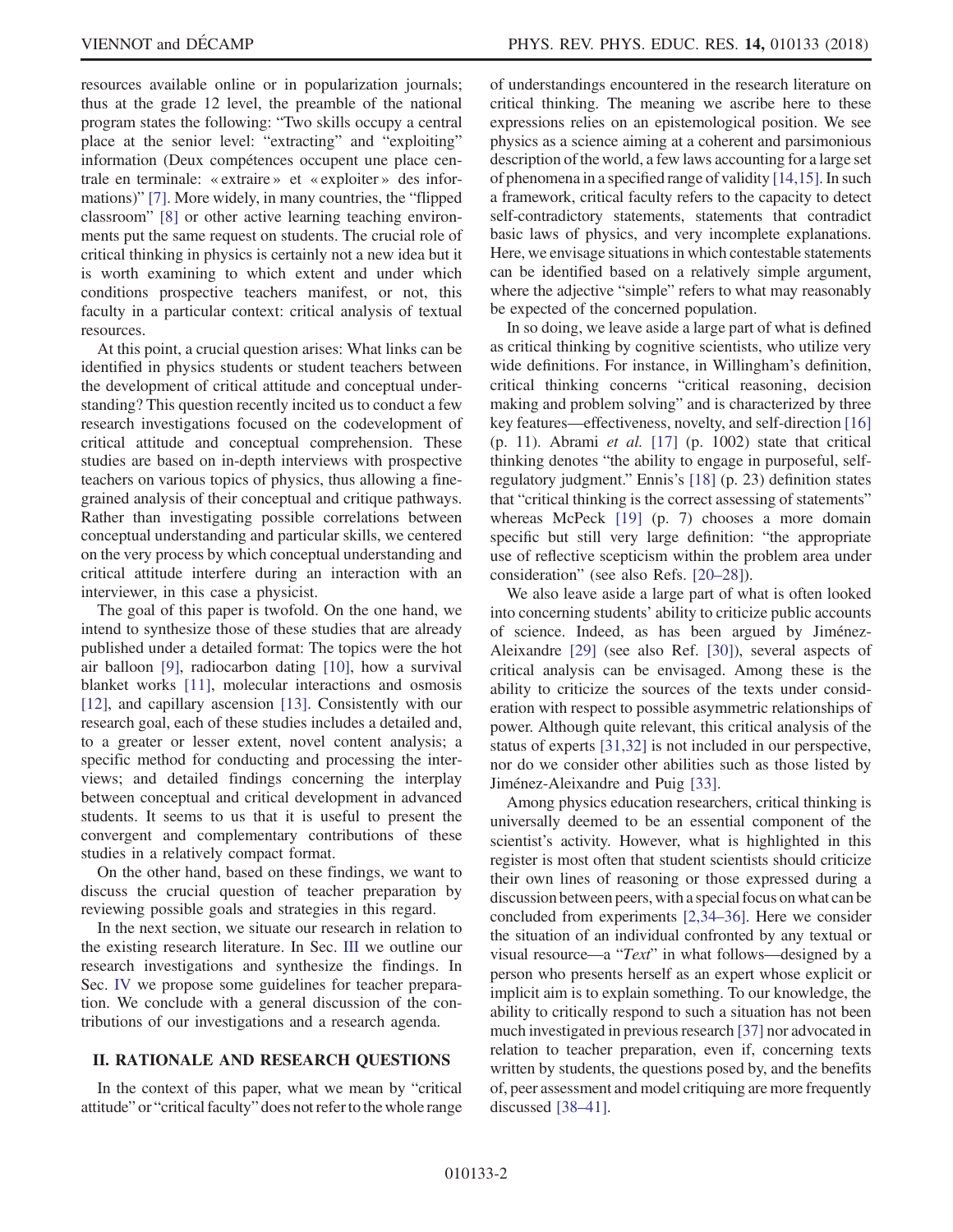In research literature on psychocognition, the question of the possible links between critical thinking and other elements of context is a long debated issue. As summed up by Tiruneh et al. [\[42\]](#page-17-8): "Whether CT (Critical Thinking) skills are general, domain-transcending set of skills that can be productively applied in any domain, or are specific to a particular domain, has been highly contentious. On the one hand, some scholars [43–[45\]](#page-17-9) claim the existence of a set of CT skills that are general and applicable across a wide variety of domains such as science, history, literature, psychology, and everyday life, on the ground that CT tasks across domains share significant commonalities. On the other hand, some other scholars [\[46](#page-17-10)–48] emphasize that the ability to think critically is largely associated with specific criteria within a domain."

Here, based on in-depth analysis of long interviews, we attempt to inform the process by which a conceptual understanding and critical attitude interfere (or not) when a student teacher is confronted by contestable explanations. It is important to note that the goal of our investigations is to address this process rather than to evaluate a particular teaching environment. In particular, we do not claim to illuminate the much-debated question of which type of instructional intervention would result in better general critical thinking skills [\[17,42,49\].](#page-16-15)

That said, we took Willingham's position into account, "Critical thinking is not a set of skills that can be deployed at any time, in any context" [\[50\]](#page-17-11) (p. 22); and one element of context that we attempted to investigate is the physics content at hand. More precisely, we considered it fruitful to analyze in detail how conceptual comprehension and critical attitude develop when students are confronted by various explanations of a nonobvious topic. We chose to conduct a series of investigations of this type, each devoted to a particular physics content. It seems likely that any convergence in results across different topics would lend stronger support to our conclusions than a single investigation—all the more so in light of the small samples. Similarly, any divergence between results across different topics would pose useful questions about the contextual dependence, validity, or complementarity of our results. As stated, the chosen topics were the hot air balloon [\[9\]](#page-16-8), radiocarbon dating [\[10\]](#page-16-9), how a survival blanket works [\[11\]](#page-16-10), molecular interactions and osmosis [\[12\],](#page-16-11) capillary ascension [\[13\].](#page-16-12) All were assumed to be at once nonobvious and partly accessible to the participants, an assumption that is compatible with our results. In choosing these topics, we aligned with Gunstone's view of metacognition: "One aspect of content appropriate for the achievement of metacognitive purposes is that it is neither already understood nor totally unfamiliar" [\[51\]](#page-17-12) (p. 145). Note that looking into the physics content as a relevant variable for our research question necessitates an in-depth content analysis and the critical evaluation of several levels of explanation for the same topic. The search of a possible

dependence of student teachers' critical attitude on their comprehension of a topic incited us to try to intervene gradually on their conceptual mastery, adopting the format of concept driven interactive pathways [\[52\]](#page-17-13). We also injected in the discussion some original analogies, thought provoking situations, or modeling tools; this in order to observe whether these inputs enriched participants' comprehension and/or their critical responses.

It is worth noting that the adoption of a critical attitude  $vis-\hat{a}-vis$  an explanation requires some awareness of one's own state of comprehension and some idea of what it is to learn science. These may be characterized as "metacognitive" features. In line with Vermunt's position [\[53\]](#page-17-14), we therefore see critical attitude as a component of metacognition—that is, as an essential condition for active selfregulation of one's own learning processes.

Additionally, enacting a critical attitude is a means of expressing dissatisfaction—more positively, it evidences a search for intellectual satisfaction. This might be defined as "a feeling linked to the impression of having understood a complex topic to a certain extent, one that can be identified quite clearly, this being accomplished with a good quality/ cost ratio" [\[9,54\].](#page-16-8) Note that we do not consider here a kind of motivation that would be necessary for students to engage with physics, but a feeling that should be a product of learning [\[55\].](#page-17-15) That being so, the present series of investigations also documents the extent to which the intellectual path proposed to interviewees fosters their "intellectual satisfaction." We also take the view that posing questions that directly challenge an explanation implies an active search for meaning, depending in part on psychological factors such as self-esteem or "self-efficacy" [\[56\]](#page-18-0). As these metacognitive and affective components of students' critical attitude seem a priori difficult to unravel, they are designated here by the compound label metacognitive critical affective (MCA). We examined how these MCA factors may evolve in conjunction with conceptual comprehension. In other words, our aim with these pieces of research was to characterize students' "intellectual dynamics" during interaction with an interviewer.

Overall, we do not see the student teachers as "having" (or "not") a critical faculty, but as individuals adapting the judgments they accept to express to various elements of context—elements that may evolve in time. We speak of a critical attitude as related to an observable activity, rather than of a feature that would characterize a given individual as such. Consistent with this position, we speak of persons who *activate*, or not, their *critical potential*, and our goal is to inform the conditions of such an activation. In particular, we coin *critical activator* a conceptual input, here on behalf of the interviewer, that turns out to be decisive to trigger a critical attitude in interviewees who were previously reluctant in this regard. Key ideas used in our rationale are summed up in Table [I.](#page-3-1)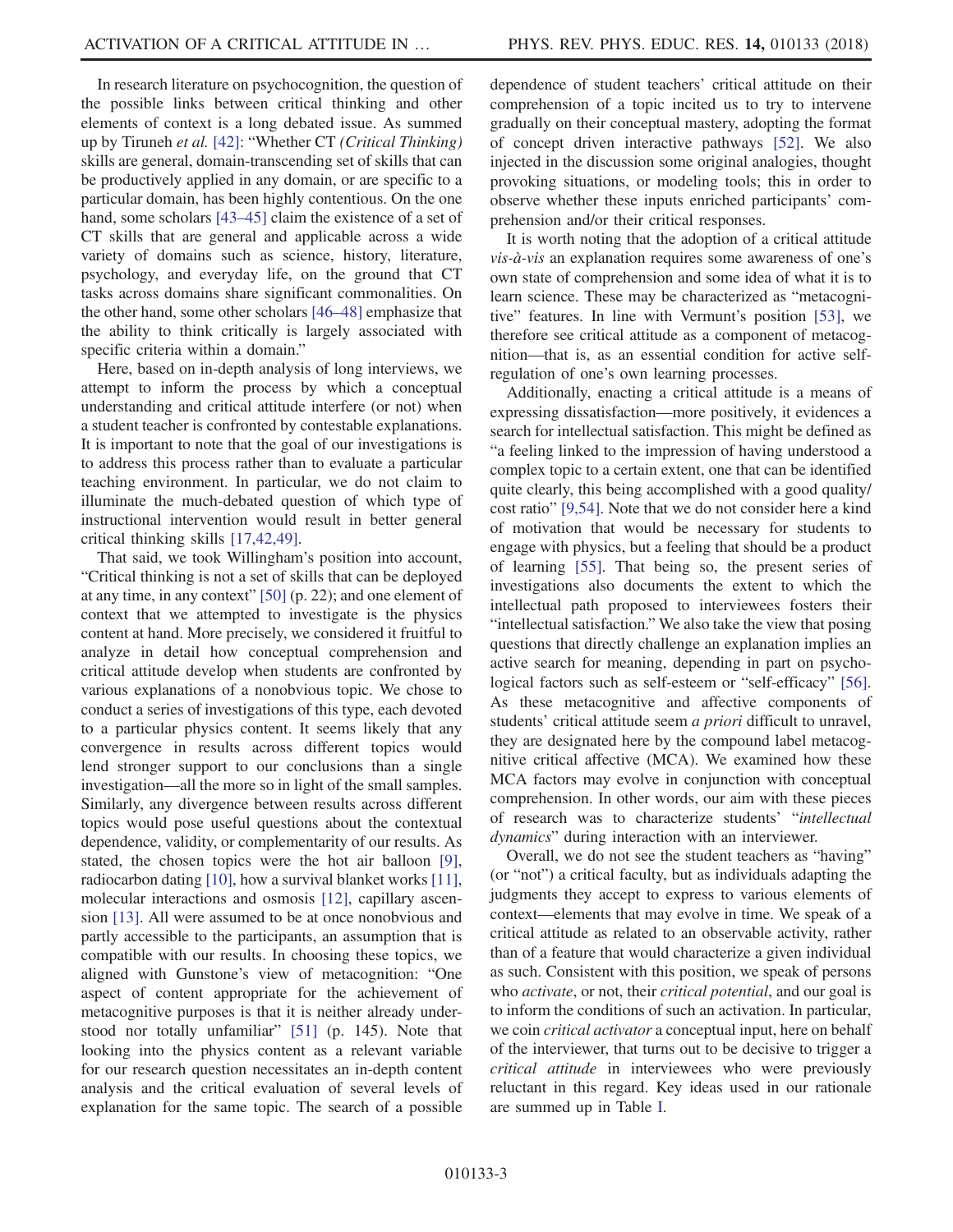| Conceptual comprehension<br>(a level of) | A (level of) knowledge of concepts related to a given phenomenon or class of phenomena, including<br>the meaning of related terms and links between concepts, all this being referred to a class of<br>physical situations, and oriented by a search of a coherent and parsimonious description of the<br>world.                                                                       |
|------------------------------------------|----------------------------------------------------------------------------------------------------------------------------------------------------------------------------------------------------------------------------------------------------------------------------------------------------------------------------------------------------------------------------------------|
| Critical attitude or passivity           | Attitude evidenced (or not) by participant' comments about inaccurate documents and/or self-<br>critique of their own previous responses during their search for comprehension and coherence.                                                                                                                                                                                          |
| Critical potential                       | A (hypothetic) pre-existing ability to formulate critical comments.                                                                                                                                                                                                                                                                                                                    |
| Transition to critique                   | When a participant moves from passivity to a firm critical attitude.                                                                                                                                                                                                                                                                                                                   |
| Critical activators                      | Elements (here introduced by the interviewer) that trigger the participant's critical attitude.                                                                                                                                                                                                                                                                                        |
| Critical development                     | More frequent occurrence of a firm critical attitude in a given individual.                                                                                                                                                                                                                                                                                                            |
| Intellectual dynamics                    | The interplay (here in the course of the interview) between critical attitude and the development of<br>conceptual comprehension, including metacognition and affects (here metacognitive-critical-<br>affective aspects or MCA) such as the search for intellectual satisfaction, pleasure or frustration in<br>this regard, views on learning, self-esteem, doubt and self-critique. |

#### <span id="page-3-1"></span>TABLE I. Some key ideas informing the research questions.

#### <span id="page-3-0"></span>III. SOME RESEARCH INVESTIGATIONS: CONVERGING AND COMPLEMENTARY FINDINGS

All of our previous investigations used in-depth interviews with advanced students, that is, mainly prospective teachers at the end of their preservice preparation [\[10](#page-16-9)–13] and, in one case [\[9\],](#page-16-8) future journalists. In each case, the participants were presented with a series of documents and, for each one, the opening questions were as follows: Do you consider this explanation appropriate and useful for yourself? For your students? If yes, which elements justify your positive judgment? If no, what would you add or change? Why? The interviewer always gave the participant plenty of time to express him or herself on a text before providing new elements for reflection. The interviewees were clearly informed that the goal of the discussion was not to assess their understanding of the addressed topic, but to know their opinion of the explicative value of a text.

For brevity, we first illuminate two main types of intellectual dynamics based on the study about radiocarbon dating. We then outline to which extent the findings from other investigations confirm or not, and/or complement these preliminary conclusions. Some additional information concerning the content analyses is provided in Appendices A–[D.](#page-13-0) This last appendix also briefly illustrates our coding procedures.

#### A. Radiocarbon dating: Two main types of intellectual dynamics

The topic of radiocarbon dating is well suited to our purposes, in that it seems well known, but its details are far from obvious, and many incomplete explanations can be found in popular accounts. In fact, beyond the exponential decay of radiocarbon in dead organisms and the role of  ${}^{14}C$ half-life (5730 years), a relatively complete and coherent explanation of this process should at least include a series of conceptual nodes summed up in Appendix [A](#page-13-0). For instance, the reason why it would be reasonable to admit

that there is a steady value of the ratio of concentrations  $[{}^{14}C/{}^{12}C]$  in the atmosphere is by no means obvious.<br>For this investigation [10] we selected five docum

For this investigation [\[10\]](#page-16-9), we selected five documents from the Internet that provided incomplete explanations as compared to the list in Appendix [A.](#page-13-0) We also designed a sixth document to explain how a steady state  ${}^{14}C$  population can be reached and maintained in the atmosphere from an unbalanced initial situation. Ten prospective teachers were then presented with these documents in order of increasing completeness. For each document, the interviewees were invited to state to what extent they were satisfied, or whether they would need further information. We do not claim that students really appropriate each new explicative element provided by the successive texts. However, we can at least say that at each step, the discussion has a good chance of being enriched on a conceptual plane. Thus, when speaking of students' conceptual development in the following, we refer to a hypothetical aspect of their intellectual pathway.

Concerning radiocarbon dating, an example of a response considered to exhibit a critical attitude would be "How is it that there is a constant proportion of radiocarbon in the atmosphere? There is no radiocarbon decay in the atmosphere? They don't explain."

Transcripts were processed at two levels of analysis: a conceptual level—not commented on here—and MCA aspects. Our MCA indicators included levels of agreement, types of questions posed (i.e., anecdotal, such as about how the detector works; or "crucial," that is, concerning one of the arguments listed in Appendix [A](#page-13-0)), and levels of intellectual satisfaction or frustration.

The findings indicated that most students needed to reach a threshold of comprehension beyond mere logical necessity before activating their critical potential. For instance, there is no need to know how radiocarbon dating works to ask, after the most incomplete text, why the concentration of  $^{14}C$  atoms in the atmosphere would be constant in time, as if there was no radioactive decay in the atmosphere. However, it is observed that such a question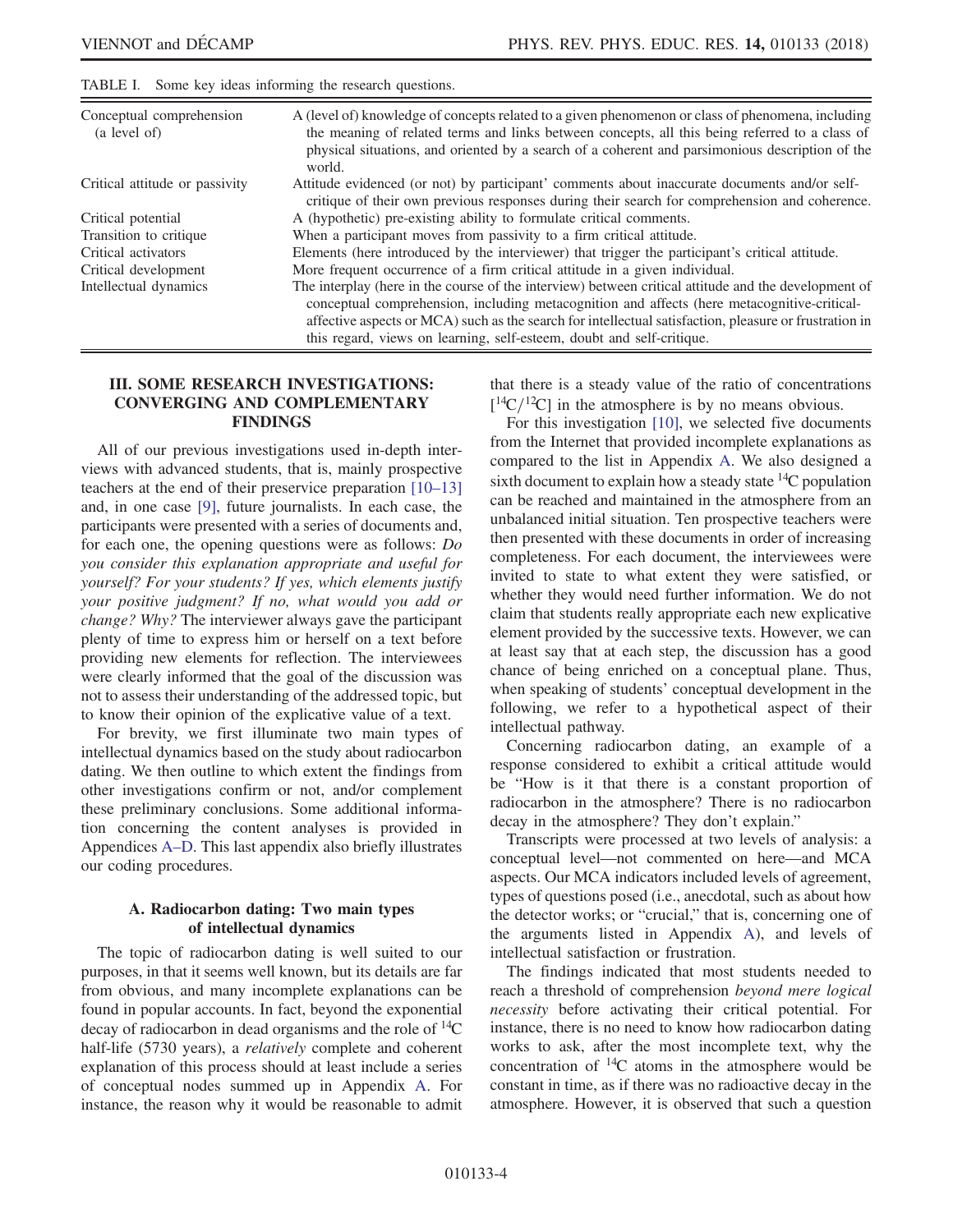is not raised by students until a certain level of comprehension of the phenomenon is reached. Once this (studentdependent) threshold is reached, agreement ("It's very complete."), moderate satisfaction ("It gives an idea of the phenomenon, after that …"), and anecdotal questions disappear, being replaced by frustration ("It poses a problem more than it solves …", crucial questions ("Is that a necessity? Had it to reach a state of equilibrium, or is it just by chance that rates of formation and decay coincide? I 'm stuck!"), critiques and self-critiques ("It's not an explanation"), and an active search for comprehension until the student is finally satisfied with the most complete explanation ("It gives an answer to all my questions"; "I think I had never gone so far"). We describe this dynamics of codevelopment as "delayed critique."

For a minority of participants  $(2/10)$ , we also observed a persistent absence of critique, regardless of the incompleteness of the explanation at hand. These students already knew the topic very well. They were happy with their own responses ("I'm very proud of myself") and (therefore?) neglected to consider the texts for what they were—that is, deeply incomplete. These comments might be ascribed to a misunderstanding regarding what was asked in the interview, whereas the other participants' responses (just cited) suggest they had properly captured the goal of the discussion. We suggest this misunderstanding is in itself a significant feature. Another nonexclusive hypothesis is that these acritical participants unconsciously completed what they were reading. We describe this syndrome as "expert anesthesia of judgment."

To sum up, this investigation gives a first idea of how student teachers manage their intellectual resources when examining various texts interacting with an interviewer. Here, activation of interviewees' critical potential according to their level of intellectual frustration and/or selfconfidence was found to be linked to their comprehension of the topic. Two intellectual dynamics were identified: delayed critique and expert anesthesia, thus providing strong support for the thesis of a direct interplay between conceptual and critical aspects of student teachers' development. Note that the first one—delayed critique—may seem an obvious finding, whereas the second—expert anesthesia—is more unexpected. With regard to delayed critique, it is tempting to invoke the hierarchy proposed by Bloom's taxonomy [\[57\]](#page-18-1), according to which evaluation is a higher-order process than understanding. This would explain that student teachers would not feel comfortable criticizing a text before seeing themselves as conceptually competent in the addressed topic. The phenomenon of expert anesthesia partly dissipates this impression of obviousness, at least underlining that conceptual comfort is not a sufficient condition for critique. Moreover, posterior investigations reveal that some individuals manage to overcome their feelings of incompetence and to produce relevant critiques even if they know little about the addressed topic.

### B. Hot air balloon: The prevalence of delayed critique

In retrospect, a previous investigation [\[9\]](#page-16-8) appears to confirm the prevalence of delayed critique in advanced students. The target of this study was to examine to which extent 14 future journalists share a concern for coherence when writing a popularization paper. The participants were interviewed about a (simulated) popularization paper about hot air balloons. As is currently done in physics textbooks or internet documents, this paper based the explanation of the working of a hot air balloon on the hypothesis of an isobaric situation: internal and external pressure would be equal to "atmospheric pressure" at the altitude of the balloon, implicitly a unique value. This hypothesis is inconsistent with the very basis of fluids statics, where sustentation is intrinsically linked to the existence of pressure gradients. Even without advanced knowledge of this topic, it is possible, in principle, to wonder how the envelope would be pushed upwards by a gas which exerts the same pressure on each side of each small part of it. Or else, the directional isotropy of the gaseous situation would suffice to call into question a vertical up thrust. In fact, it has been observed that despite a progressive awareness that this hypothesis was invalid, there was a large delay before the participants accepted to explicitly critique the paper under study. Nearly all  $(12/14)$  interviewees waited to have reached a first coherent explanation of the hot air balloon's sustentation (Appendix [B\)](#page-13-1) before clearly stating—often with indignation—that the paper was contestable in terms of physical rationality.

These results give support, we suggest, to the prevalence of delayed critique in a population which, at the beginning of the discussion, does not feel in a situation of complete mastery of the topic under study, as was the case of these student journalists. With this sample, we did not observe any expert anesthesia, given their low mastery of the topic. But it is worth noting that the remarkable tolerance of textbook writers and physics teachers [\[55\]](#page-17-15) with respect to the "isobaric hot air balloon" suggests a collective syndrome of expert anesthesia in professional physicists.

### C. The survival blanket: Early critique despite low conceptual mastery

Another physics content was used to test the generalizability of the first findings. The topic was how to use a survival blanket to protect against hypothermia [\[11\]](#page-16-10). The participants  $(N = 7)$  had never been taught this topic before. In this case, instructions for use found on the internet or on the items on the market align with a common idea, that is, the highly reflective side of the blanket, "silver" side, should be put inside, in order to "reflect the heat" toward the body to be protected. This line of reasoning does not take into account the role—more or less emitting—of the external side. In current items, the blanket is made of a thin  $(13 \mu m)$  sheet of "Mylar" with a silver side highly reflective and therefore little emitting and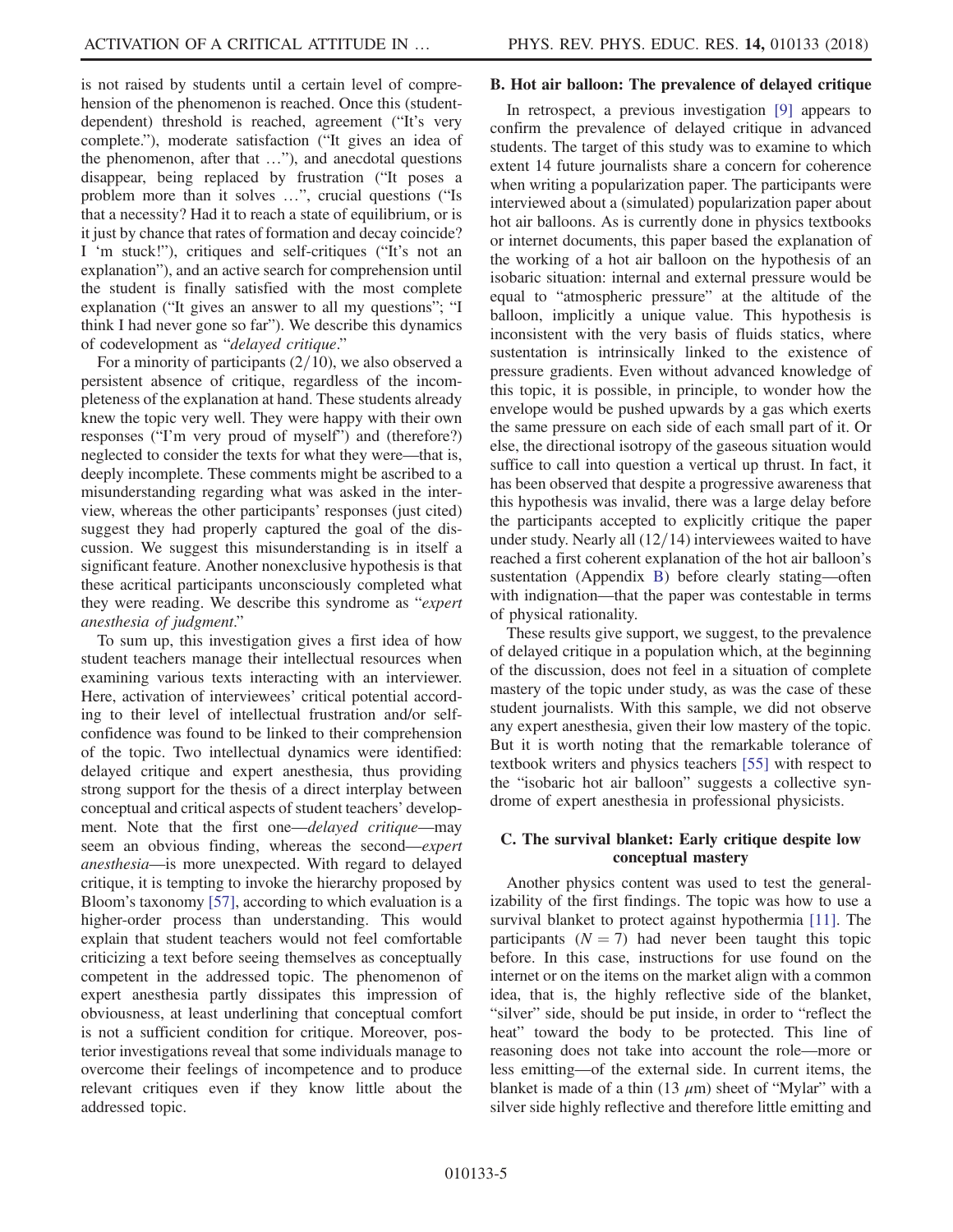a gold one, less reflective and more emitting. These different radiative properties were made clear at the very beginning of the discussion, when participants were presented with a simple experiment unambiguously showing the relatively low emittance and high reflectance of the silver side as compared to the gold side [\[11\]](#page-16-10) (p. 24). This state of affairs should raise a dilemma because maximizing the reflective effect inside the blanket entails to put outside a surface which favors outwards radiation (a content analysis is summarized in Appendix [C](#page-14-0)). We seeked to discern whether or not, and at what step in the interview, the participants would express their dissatisfaction with the current explanation and directions for use. Beyond a rich exploration of participants' lines of reasoning, not elaborated on here, the main finding of this investigation was a prevalence of the delayed critique  $(6/7)$ . This effect might be reinforced here because, in this case more than in the previous ones, there is a common line of reasoning to be overcome, that is, a linear causal reasoning [\[58\]](#page-18-2) that follows the path of heat from the body to the blanket then back to the body, and ignores the systemic approach needed here ("Bah it [silver] reflects much, it is one more reason to keep it near us given that it will reflect the energy that it will receive from us"). Another finding, although only symptomatic, is the case of an early critique which was observed with a participant. What makes her case emblematic is that her previous knowledge of radiant processes was very low, thus confirming that such an intellectual dynamic is possible. Despite this low conceptual mastery, she was able to take into account the elements of knowledge at her disposal to express her dissatisfaction, this without waiting for a complete solution of her dilemma: "I have a problem (with this explanation)!" In this case, what served as an activator of critique is the initial experiment that the interviewer helped them interpret in terms of relative emittance or reflectance of each side of the blanket.

#### D. Osmosis: The importance of meanings, even for mundane phrases

The topic of osmosis was exploited in the same vein [\[12\]](#page-16-11). On the conceptual plane, the important point is that an equilibrium between two solutions with the same solvent and solute separated by a semipermeable membrane is reached if and only if the chemical potential of the solvent in the presence of the solute is the same on each side of the membrane. Knowing that this chemical potential is a function of both pressure and solute concentration, this equality between chemical potentials means the pressure and solute concentration are either both equal or both different on each side of the membrane.

This complex topic was mastered by none of the participants ( $N = 5$ ), although they had heard of it during their previous studies. No expert anesthesia was expected nor observed. For brevity, the focus here is on the critique raised, or not, by a type of document presented at the beginning of the interview, on the one hand, and on an activator of critique that revealed particularly efficient concerning erroneous lines of reasoning about pressure in liquids, on the other hand.

Figure [1](#page-5-0) recalls a typical situation of osmosis and Fig. [2](#page-6-0) shows an account of the same phenomenon as proposed by Wikipedia or other online resources, as well as some textbooks. In these documents, it is suggested or explicitly stated that two solutions of different solute concentration, separated by a semipermeable membrane, will evolve due to the transfer of the solvent through the membrane from the less concentrated solution to the other one, until the concentration would be identical in the two compartments. According to this view, in a U tube under given external pressure, with the membrane at the lowest point, and starting with solutions of different concentration and same volume, the final situation would be the presence of a solution of the same concentration in the two legs, with one leg more filled than the other (Fig. [2](#page-6-0)). Incidentally, this means the pressure on each side of the membrane would differ, whereas the solute concentration would be the same; consequently, the chemical potential would not be the same in the two solutions. Such a situation is therefore impossible.

The participants were presented with the documents shown in Fig. [2](#page-6-0) at the beginning of the interviews, only two expressed their doubts concerning the scientific validity of these. One interviewee argued that diagram (a) in Fig. [2](#page-6-0) would mean that the content of the right leg might be in equilibrium with the same content on the left-hand side (same concentration and same volume) as well as with a different content (same concentration and larger volume), which seems very unlikely. The other participant had a no less valid argument: a thought experiment with, at the beginning, pure water one side and a solution with nonzero solute concentration on the other side. In such a case, he argued, pure water would pass endlessly toward the other compartment because the concentrations would never equalize. It is to be noted, however, that this second participant soon withdrew his critique, as if he had some doubts about the validity of his own argument. The other participants criticized these documents only much later in the interview.

In terms of confirmation, the study brings about the following elements, in this sample and for this topic:

<span id="page-5-0"></span>

FIG. 1. A typical situation of osmotic equilibrium ( $c_2 > c_1$ ).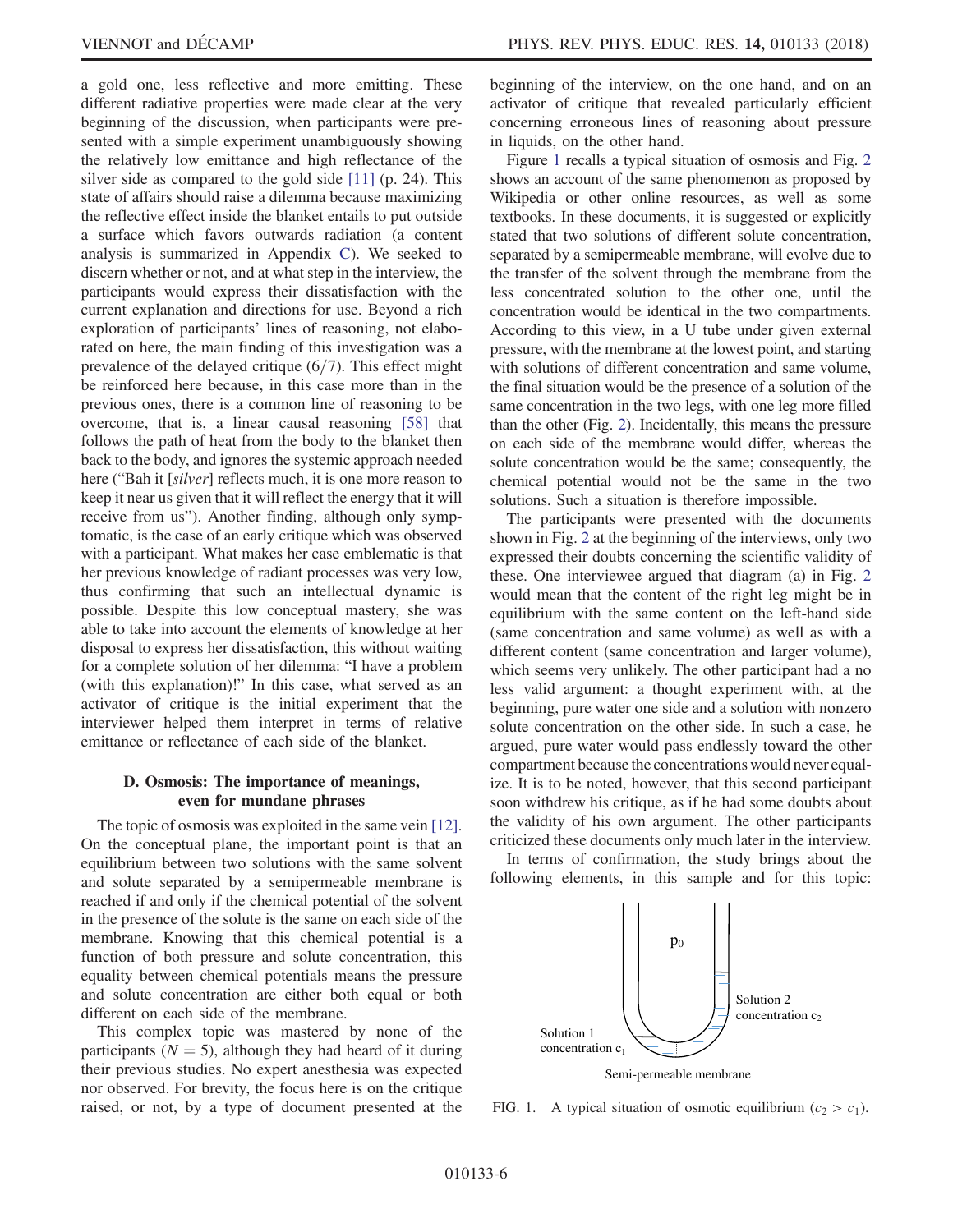<span id="page-6-0"></span>

(c) "At equilibrium, solute concentration is the same on both sides of the membrane.

FIG. 2. An idea often suggested (a),(b) or explicitly stated (c) ([\[59\],](#page-18-4) p. 110).

prevalence of delayed critique, rare early critiques, including one which was not maintained over time.

In terms of activation of critique, a thought experiment injected by the interviewer revealed decisive. The physical situation is mundane—a glass of water is isothermally brought to the summit of Mt Blanc—but the questions are unusual: were pressure in water only a matter of kinetic pressure ( $p = NkT/V$  in usual notations), then how is it that pressure in water is the same as in the air just above, despite a density much larger, and how is it that with the same temperature as at sea level, the pressure in water is half as big at this altitude? A discussion about these questions was expected to focus the interviewees' attention on the importance and variability of molecular interactions in liquids. It showed very efficient to illuminate the meaning of the phrase "pressure in water," and this conceptual progress triggered relevant critiques, selfcritiques, and metacognitive comments in participants. Briefly put, what revealed an activator of critique here was an opportunity to better grasp the meaning, that is the conceptual content, of a phrase apparently mundane pressure in water—but in fact heavily laden on the conceptual plane. Beyond confirming the relevance of the delayed critique (with the infrequent exception of early critique) to characterize participants' intellectual dynamics, this study spotlights that, in order to critically analyze an explanation, it is of decisive importance to master the meanings of some apparently usual phrases; even if this may be far from sufficient, as shown in particular in the investigations.

### E. The case of capillary ascension: Unstable critiques

With the topic of capillary ascension, the analysis of participants' critical attitude was refined, taking the previous findings into account [\[13\]](#page-16-12). In particular, we were intrigued by two cases of an early critique with subsequent withdrawal, one in the study about osmosis and one, pinpointed in retrospect, in the study about the survival blanket. For that reason, not only did we track the occurrence of several possible critical arguments in the transcripts, in order to put to the test the generality of the previous findings, we also attempted to evaluate, for each of these arguments, the stability of the participants' critical comments once articulated. To this end, we coded several possible responses to a given statement: clear acceptation ( $\alpha$ ), clear dissatisfaction ( $\chi$ ), and attenuated versions of each of these responses  $(\mu)$ . This allowed the tracking of what we defined as "withdrawals," that is, a change from a clear critique to an attenuated critique or toward a clear or mitigated acceptation, or else from a mitigated judgement to a clear acceptation.

Participants (prospective teachers,  $N = 11$ ) were confronted by documents currently found in textbooks, as shown in Fig. [3.](#page-7-0)

Four possible critical arguments were identified in this regard.

C1—Diagram a in Fig. [3:](#page-7-0) Were the arrows intended to represent forces (by unit length of the contact line), and the diagram seen as a free-body diagram, this would not be balanced in the horizontal direction.

C2—Diagrams a and b in Fig. [3](#page-7-0): Were the arrows intended to represent forces (by unit length of the contact line), these forces would be acting on a immaterial line, which does not allow use of Newton's second law.

<sup>C</sup>3—Diagrams a and b in Fig. [3](#page-7-0): It is not possible to understand on this basis why the column of water remains above the level of water in the recipient.

C4—Diagram b in Fig. [3:](#page-7-0) The idea of a force vertically pulling the liquid upwards from above (glass-liquid attraction prominent) is incompatible with the fact that a vertical, plane, smooth glass wall can attract water only along the horizontal [61–[63\].](#page-18-3)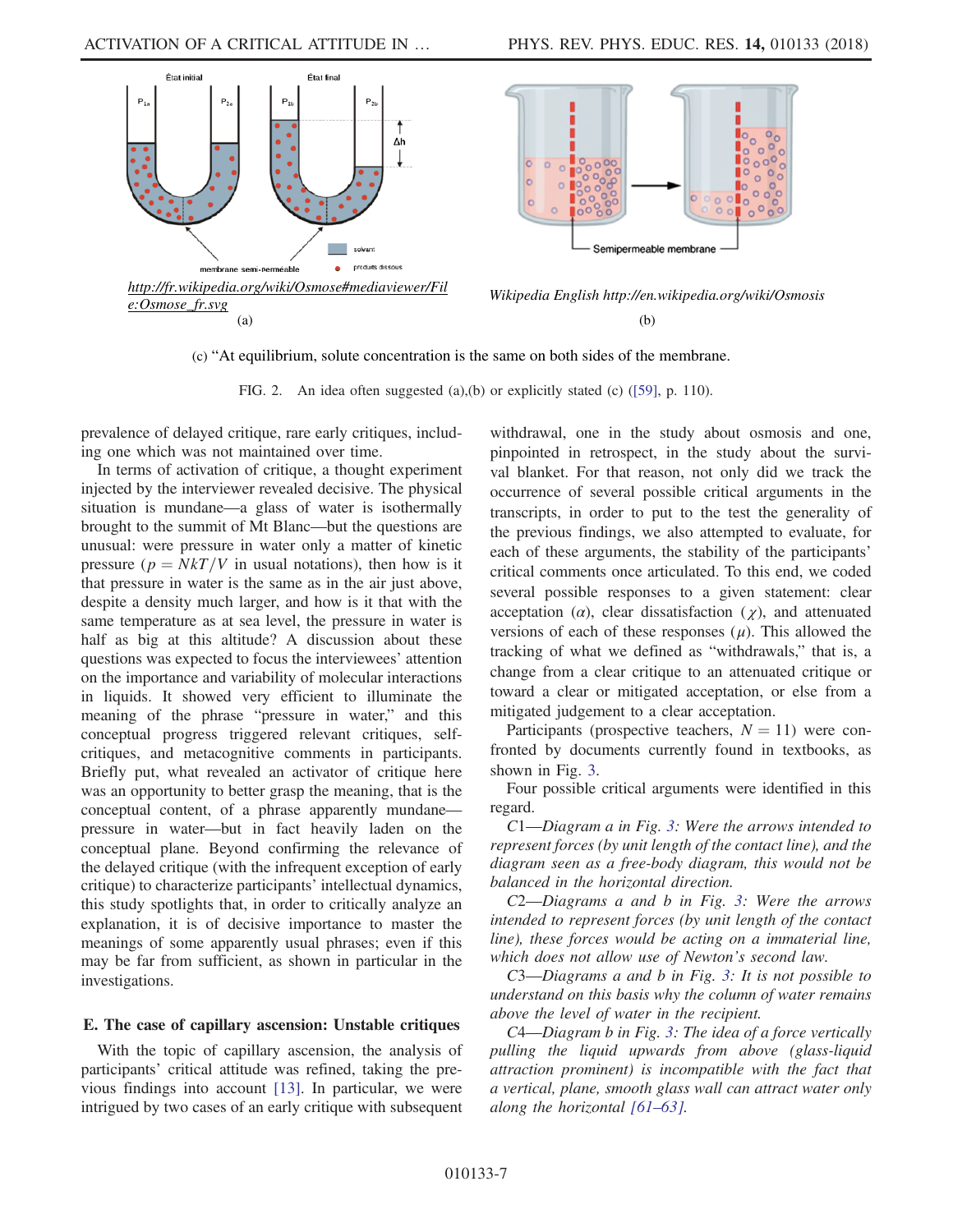<span id="page-7-0"></span>

The force that pulls the liquid upwards is  $\gamma_{SG}$ - $\gamma_{SL}$ 

FIG. 3. (a) A current diagram introducing Young's formula  $\gamma_{LG}$  cos  $\theta = \gamma_{SG} - \gamma_{SL}$ , where  $\gamma_{LG}$ ,  $\gamma_{SG}$ , and  $\gamma_{SL}$  are the coefficients of interfacial tension (forces by unit length), corresponding, respectively, to liquid/gas, solid/gas, and solid/liquid interfaces, and where  $\theta$  is the angle of contact. (b) A diagram often used to account for the rising of a liquid column in a capillary tube, with a comment [\[60\]](#page-18-6).

Consistent with our previous findings, the interviewer was careful to satisfy any query about the meaning of the phrases "tensile forces" or "surface tensions" in play, she discussed (on request) how these concepts link to a free energy approach.

Additionally, there were three other main inputs.

- (i) Concerning the attraction of water molecules by glass molecules, the interviewer pointed to the fact that, in the case of a wall of glass that was perfectly smooth and plane or cylindrical, the resultant attractive force would be horizontal for reasons of symmetry.
- (ii) Concerning  $C2$  and  $C3$ , an analysis using dislocated diagrams (Appendix [D](#page-14-1)), based on research in fluid statics [\[61,62\]](#page-18-3), was presented to facilitate activation of these critiques while resolving the difficulty concerning the weight of the suspended column.
- (iii) Concerning C4, an analogy was proposed, based on the scenario of a centrifuge partly filled with liquid water [\[64,65\].](#page-18-5) In the case of stationary rotation, the profile of the free surface is a paraboloid of revolution (Fig. [4](#page-7-1)). A horizontal centrifugal force can be seen as analogous to attraction by the glass wall, piling up water molecules along this wall. As the level of water near the wall is higher than at rest, as is the center of mass of the liquid, a force larger than the weight of the water has necessarily been exerted on the water during the acceleration phase, and this force was exerted by the bottom of the recipient. In a stationary regime, the pressure at the bottom of the recipient is larger near the wall than near the axis of rotation.

This analogy is of course incomplete, especially in terms of the dimensional scale of the phenomenon of interest. Nevertheless, it draws attention to the need to consider the whole system in order to understand a situation that is at first sight paradoxical: a horizontal force that seemingly has a vertical effect.

<span id="page-7-1"></span>

FIG. 4. Rotating centrifuge filled with liquid (angular velocity  $\omega$ ): level of liquid in the absence of a lid in the stationary regime [\[64,65\].](#page-18-5)

The findings confirmed, here too, that the dominant dynamic was delayed critique, including its extreme version: persistent absence of critique. At the end of the interviews, only five participants in eleven had finally expressed (usually very late) a firm critique of the four arguments. Still more striking are the multiple attenuated formulations  $(\mu)$ , the index designing the concerned argument:

- (i) The vocabulary is not well chosen.  $(\mu_4)$
- (ii) Err, I still find this diagram a little confusing.  $(\mu_2)$
- (iii) Normally, there should not be a particular direction (a vertical one).  $(\mu_A)$
- (iv) It was not necessarily plausible (a force pulling the liquid upwards).  $(\mu_A)$
- (v) It suits me in that sense that there is no manifest error.  $(\mu_2)$
- (vi) It's not detailed enough.  $(\mu_4)$

These attenuated critiques were an important component of the multiple critical withdrawals observed in most participants, and which we associate to the label of "unstable critique." 10 out of the 11 interviewees fell into this category for at least one of the critical arguments C1–C4. Only one participant adhered firmly to all critical positions once expressed. As already noted, our findings indicate some variability across participants. However, we also observed that a given interviewee might register an early critique for a given critical argument and a long-delayed critique for another. We also observed some variability in the intellectual dynamics observed according to the critical argument, as shown in Appendix [D](#page-14-1). It is worth noting the case of a participant who was satisfied to reach a new comprehension of the phenomenon under study (here capillary ascension, thanks to a new modeling tool—dislocated diagram: see Fig. [7](#page-15-0) in Appendix [D\)](#page-14-1) and then relied on this acquisition to stop caring about the other explanations at hand: "Since I have this (new) explanation, it's OK!". We use the phrase anesthesia by substitution to designate this case of critical passivity.

Finally, in terms of activation of critique, participants took the conceptual steps targeted by the interviewer's inputs with apparent ease, but the outcomes of these conceptual steps in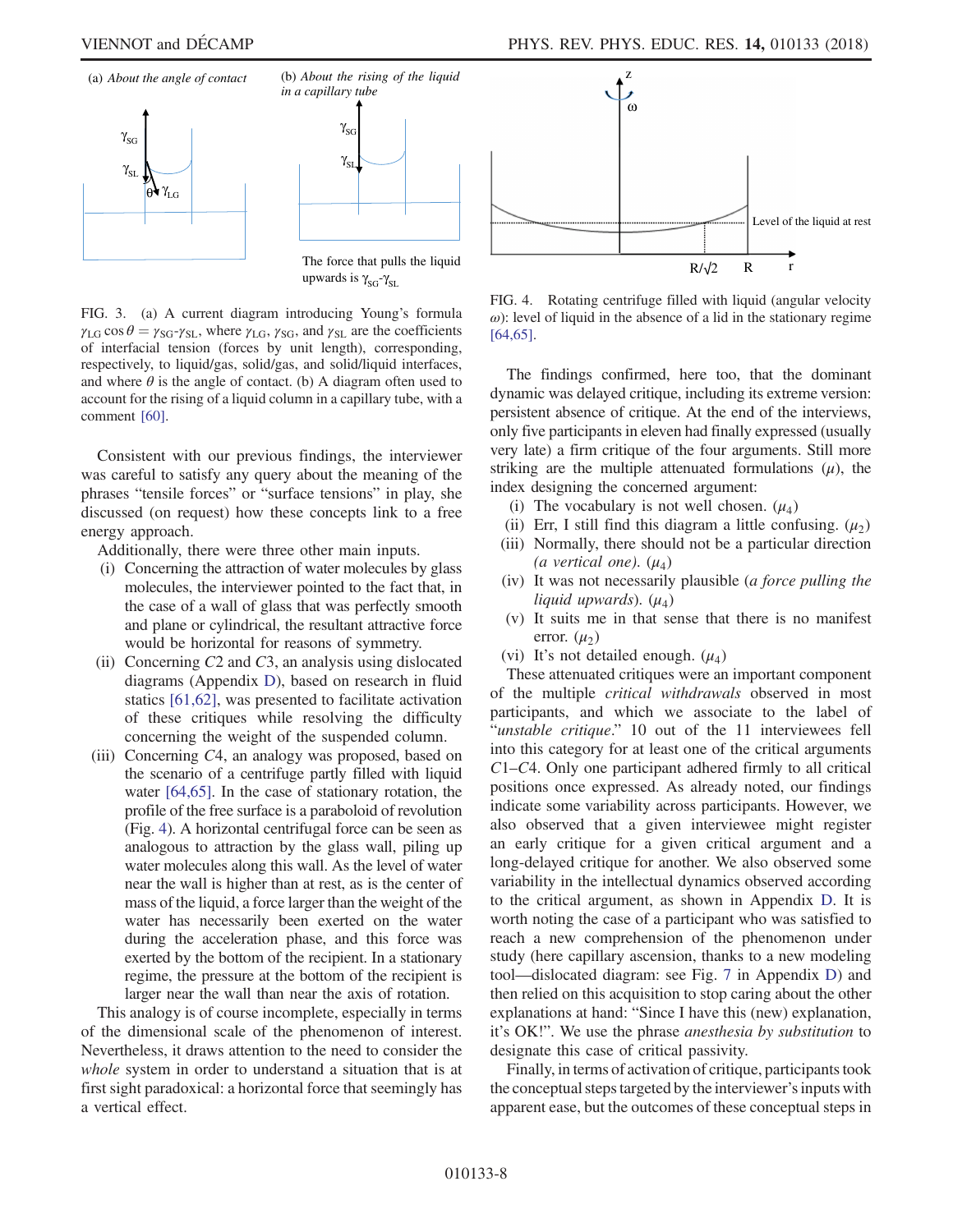terms of critical attitude were less straightforward. In particular, the idea of horizontal attraction of water molecules by the glass wall was easily understood if not spontaneously arrived at, but this does not mean that a firm critique of the phrase "the force that pulls the liquid upwards" was quickly expressed or persisted over time. More generally, being able to explain the phenomenon with some words of a (relatively) common register (e.g., "molecules piling up against the wall", "increased pressure") was not sufficient to prompt stable critiques of the diagrams shown in Fig. [3.](#page-7-0) In this regard, numerous withdrawals or attenuations followed these conceptual steps forward and subsequent critiques. In contrast, the dislocated diagrams (Fig. [7](#page-15-0) in Appendix [D\)](#page-14-1) proved comparatively efficient in provoking both conceptual progress and firm critiques.

#### <span id="page-8-0"></span>IV. RECAPITULATION AND DISCUSSION OF THE RESEARCH FINDINGS

In summary, keeping in mind that these studies concern future teachers (in one case future journalists) discussing with an interviewer about a topic which is neither totally unknown nor quite obvious to them, we suggest that the findings lend support to the following views.

When confronted by very incomplete or inconsistent explanations supposedly designed by experts, the majority of participants ( $N = 37$  in all) first show a prolonged critical passivity, then, thanks to the conceptual inputs progressively injected by the interviewer—questions, remarks, more consistent and/or complete texts, analogies, thought experiments, modeling tool—they start to express critiques, self-critiques, frustration, and a rich panel of metacognitive comments accompanied in the end by expressions of intellectual satisfaction. It is tempting to consider that they needed to reach a threshold of comprehension, not the same for all, before activating their potential of critique. We call this intellectual dynamics a delayed critique. What makes this case nonobvious is that the threshold in question is, most of the time, beyond logical necessity. Indeed, a few cases of early critiques attest that, in such discussions, it was possible to object to the arguments under study with a very limited knowledge of the topic. For instance: "They say that the concentration

of radio-carbon is constant in time in the atmosphere? How is it? There is no radioactive decay in the atmosphere?" Or else: "In an osmotic equilibrium, the solute concentration should be the same in the two solutions? But then, what if we start with pure water on one side? There will never be pure water on the other side."

That said, it happens that critiques, be they delayed or early, reveal subsequently unstable, many attenuated expressions tending to negate the validity of a first critical argument, if not to claim the opposite. We then speak of an unstable critique. It may also happen that participants knowing very well the topic under study—a very infrequent case in our samples—turn out to be totally passive in terms of critique. Very happy with their own response, they show tolerance toward the texts submitted to their judgment, or maybe they complete or correct these unconsciously. We coin this case expert anesthesia. In a register which might be close to the latter, we also observed a case when a participant was happy to have understood a phenomenon, thanks to a conceptual input by the interviewer, and argued of this acquisition—a new expertise—to leave any concern  $vis-\hat{a}-vis$  the incriminated text, like with a kind of explanatory substitution:

Once you have introduced this story of pressure (against the wall), it's OK.

In these two cases, we can think that the persons in question see themselves as assessed relative to their own power of explanation, rather than invited to evaluate the explicative value of some texts. Alternatively, they see the latter activity as useless once their objective of comprehension has been reached.

Table [II](#page-8-1) summarizes these different types of intellectual dynamics and Table [III](#page-9-0) recapitulates the topics, samples, features worth noting in the incriminated texts, and the observed frequencies of the various intellectual dynamics. For compactness, and because they both reflect difficulty in situating oneself in relation to a critical argument, the intellectual dynamics delayed critique and unstable early critique have been grouped together in this table (for more detail see the references quoted above [9–[13\]\)](#page-16-8). These two intellectual dynamics represent, for  $5/8$  of the items listed in Table [III](#page-9-0) (col. 1), the majority of the cases, if not almost unanimity.

<span id="page-8-1"></span>TABLE II. Categories used to describe participants' intellectual dynamics [\[13\].](#page-16-12)

| Delayed critique                        | When the participant offers no critique of a given text until they reach a certain threshold of conceptual<br>comprehension (specific of the individual) beyond mere logical necessity. |
|-----------------------------------------|-----------------------------------------------------------------------------------------------------------------------------------------------------------------------------------------|
| Early critique                          | When the participant quickly exhibits a critical attitude despite incomplete comprehension of the<br>phenomenon at hand.                                                                |
| Expert anesthesia                       | When a participant knows the given topic very well but offers no critical judgment of a related text,<br>however incoherent or incomplete it may be.                                    |
| Anesthesia by<br>substitution           | When a participant accesses a satisfying explanation during the discussion and relies on it to give up<br>any critique of a related text, however incoherent or incomplete it may be.   |
| Stability or instability<br>of critique | Absence or presence in the participant's discourse of withdrawal(s) of a critical comment previously<br>expressed.                                                                      |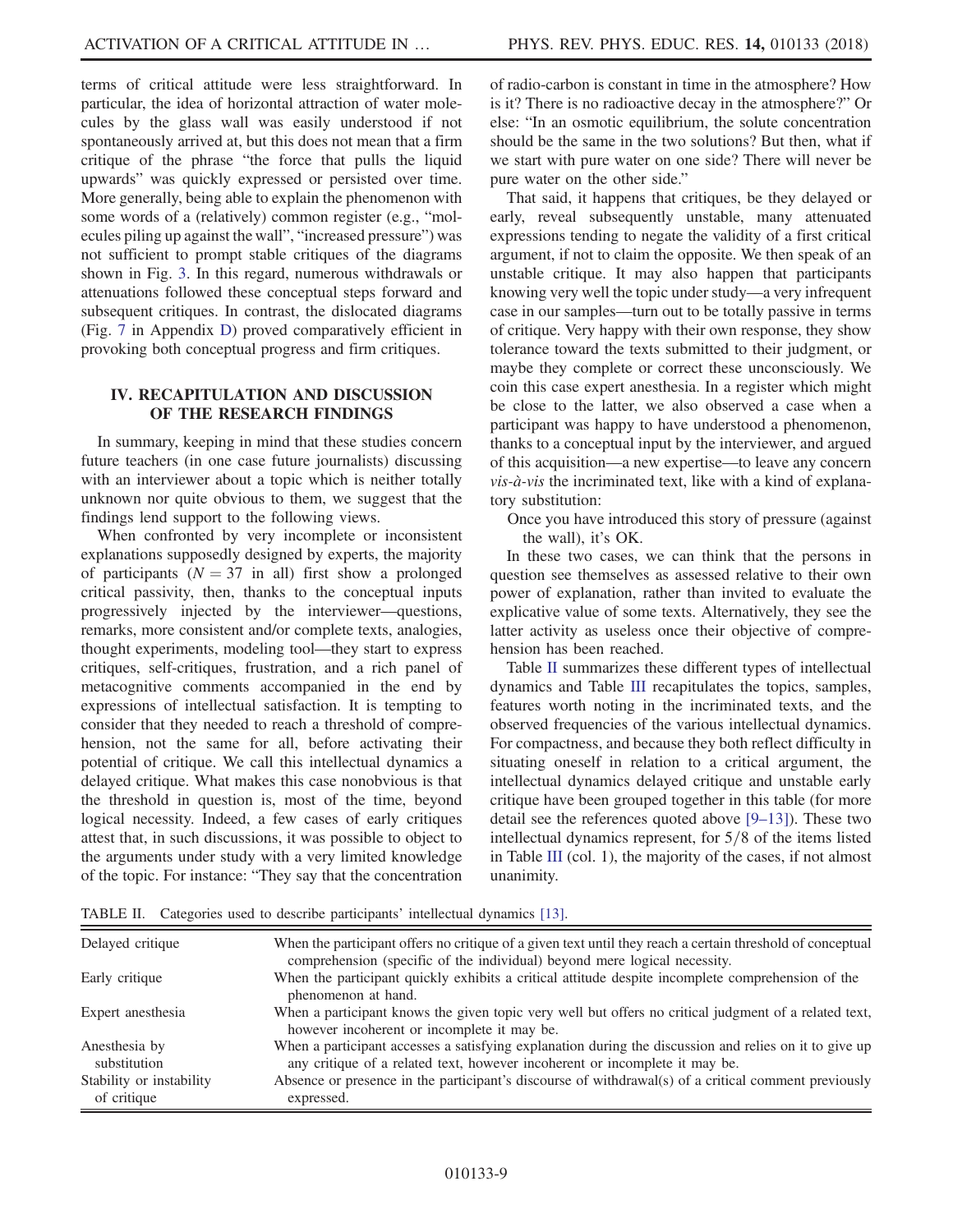Therefore, prevalence of a prolonged reluctance to, and/ or instability of, critique in participants can be seen as relatively robust findings. This assertion seems valid across the type of physical contexts we used, that is, not totally obvious nor completely unknown to the interviewees. That said, we can observe that a simpler context like an unbalanced free body diagram was more likely to raise objections in participants than, say, invalid explanations about osmotic equilibrium.

This finding is not very surprising if we admit that, in order to detect an inconsistency or incompleteness in a text, many participants need to reach a threshold of comprehension higher than what is necessary on a logical plane: When the addressed topic can be considered as relatively simple, we can expect that this threshold will be more easily reached.

In discussing these results, we should keep in mind that what was included in the category early critique is not necessarily a spontaneous response to a unique question like "Are you satisfied with this explanation?" We also count as an early critique a fast critical response to a nonneutral question by the interviewer, e.g., "In what direction do you think a molecule of water would be attracted by an infinite vertical plane glass wall" when the participant very soon concludes that such a glass wall cannot pull the water upwards. In the same way, a delayed critique is a comment that was observed not only late in the interview, but after many inputs and prompts by the interviewer in an attempt to trigger a critique in the concerned interviewee. Given this coding choice, our findings support quite significantly the thesis of a globally strong passivity or reluctance to critique in our samples.

It was particularly striking to observe the great instability of many critical postures, be they early or not. In other terms, the transition toward critique was often less sharp than might be thought after the study concerning the radiocarbon dating. It is likely that some circumstances can, so to speak, block off a critical stance in participants even after first occurrence.

<span id="page-9-0"></span>

|  | TABLE III. Occurrences of various intellectual dynamics according to the topic and possible critical argument [13]. |  |  |  |  |  |  |  |  |  |  |
|--|---------------------------------------------------------------------------------------------------------------------|--|--|--|--|--|--|--|--|--|--|
|--|---------------------------------------------------------------------------------------------------------------------|--|--|--|--|--|--|--|--|--|--|

| Topic<br>Incriminated aspect<br>in the explanation                                                 | Sample                                  | Features of interest<br>in the documents                                                                                         | Early<br>stable<br>critique | Delayed<br>and/or<br>unstable<br>critique | Expert<br>anest. or<br>anes. by<br>substit. |
|----------------------------------------------------------------------------------------------------|-----------------------------------------|----------------------------------------------------------------------------------------------------------------------------------|-----------------------------|-------------------------------------------|---------------------------------------------|
| "Isobaric" hot air<br>balloon                                                                      | 14 student<br>journalists               | Hypothesis that is incompatible<br>with theory of fluid statics                                                                  | $\overline{2}$              | 12                                        | .                                           |
| Radiocarbon dating:<br>Constancy of ${}^{14}C/{}^{12}C$<br>ratio in the atmosphere                 | 10 prospective<br>teachers              | Very incomplete explanations<br>Nothing wrong                                                                                    | .                           | 8                                         | $\overline{2}$                              |
| The survival blanket:<br>"Put the silver side"<br>inside to protect<br>against cold"               | 7 prospective<br>teachers               | Incomplete, nonsystemic,<br>explanation, in line with a<br>common line of reasoning,<br>restricted validity of the<br>conclusion | .                           | 7                                         |                                             |
| Osmosis: "Same solute"<br>concentration in each<br>branch of the U-tube at<br>osmotic equilibrium" | 5 prospective<br>teachers               | Statement invalid if external<br>pressure is the same for the<br>two branches                                                    | 1                           | 4                                         |                                             |
| Capillary ascension $C1^a$<br>A force diagram with<br>unbalanced forces                            | 11 prospective<br>teachers              | Modeling tool incompatible<br>with a Newtonian approach,<br>teaching ritual                                                      | 6                           | 5                                         | $\theta$                                    |
| Capillary ascension $C2^a$<br>Forces on an<br>immaterial line                                      | 11 prospective<br>teachers <sup>a</sup> | Incomplete and/or invalid<br>explanation, teaching ritual                                                                        | 1                           | 10                                        | $\theta$                                    |
| Capillary ascension $C3^a$<br>Sustentation of the<br>column unexplained                            | 11 prospective<br>teachers <sup>a</sup> | Misleading statement,<br>suggesting an invalid<br>argument given the<br>symmetry conditions                                      | 5                           | 5                                         | 1                                           |
| Capillary ascension C4 <sup>a</sup><br>The glass wall cannot<br>pull the water from<br>above       | 11 prospective<br>teachers <sup>a</sup> | Unbalanced free body diagram,<br>teaching ritual                                                                                 | 5                           | 6                                         | $\theta$                                    |

 ${}^{a}$ For capillary ascension, critical arguments C1 to C4 have been discussed by the same eleven interviewees.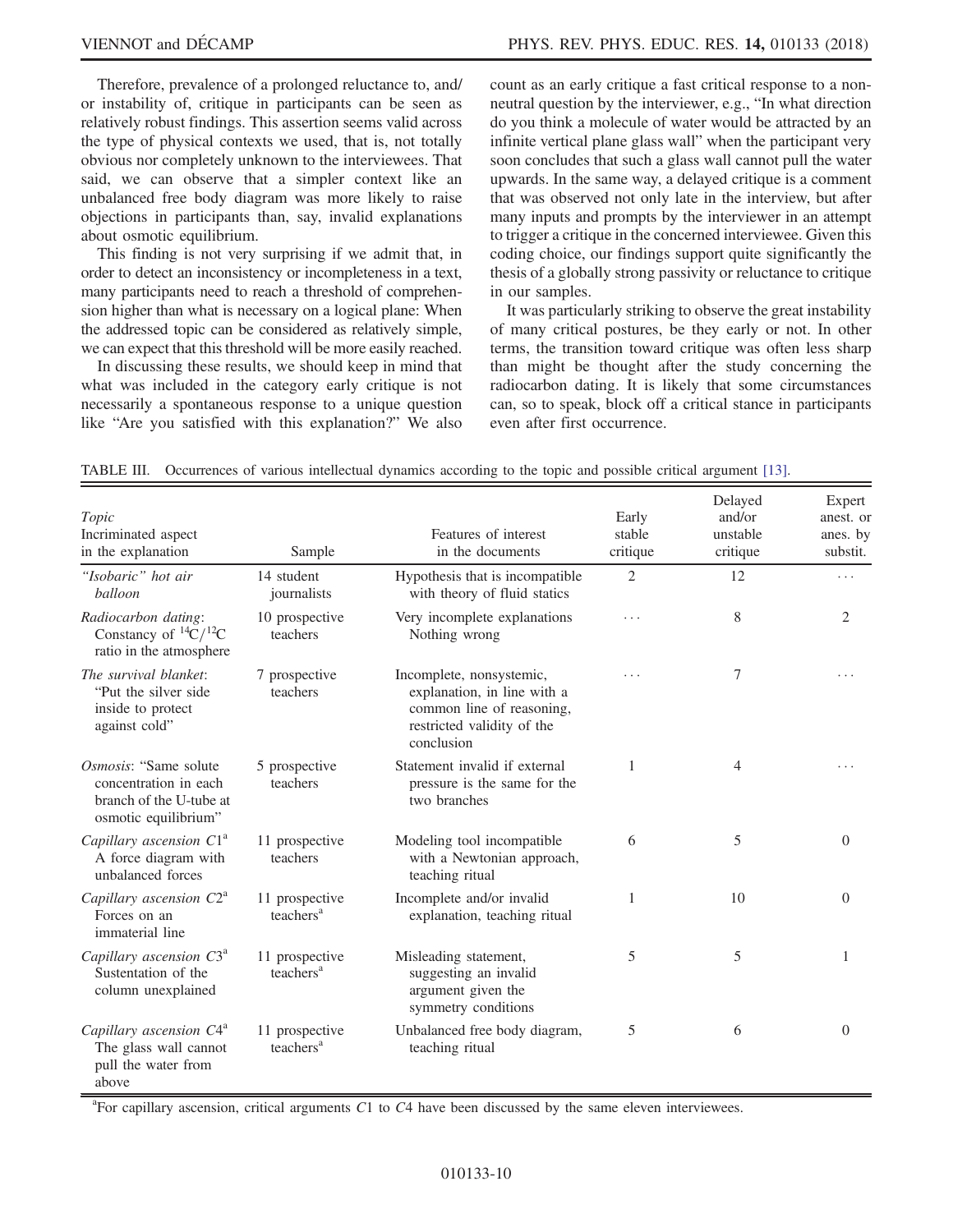One major factor in this respect seems to be a feeling of incompetence, as shown by many metacognitive comments:

As I have no particular competence in this domain, I am obliged to trust what I am taught  $(24 \text{ turns})$ . I have no clear cut position because I am not competent in this… err, I think I am not competent enough.

This factor can explain why participants need to reach a threshold of comprehension that is unnecessarily high, before allowing a clear critique.

This kind of self-blockage is probably reinforced when the incriminated texts conform to some teaching rituals. For instance, we observed a great instability of critiques about forces "acting on a line" (capillary ascension, argument  $C_2$ ).

- (i) I take it because I always did so, but I never called into question the fact that it was legitimate to apply, err, forces on an immaterial line.
- (ii) It's not that it worries me or not; it's that it was my only conception, and this time, it shakes up the conceptions, actually.

In contrast, in the case of radiocarbon dating, the absence of a teaching ritual standing in the way probably simplified the participants' intellectual trajectories.

Finally, we observed, quite expectedly, that when critiquing a text comes down to renounce a previous idea (cf. the survival blanket or, to a lesser extent, the "isoconcentration" osmotic equilibrium), it is still more difficult to adopt a clear and stable critical position.

Turning now to the conceptual elements which best filled the role of "activator of critique," given the complexity and the variety the topics used, it might be premature to propose broad conclusions. That said, it is worth noting that we had to refine the idea of a "threshold of comprehension" that should be reached by most of participants before activating their potential of critique. In all the investigations, participants all reached a level of comprehension which was satisfying for them, in a discussion that lasted between an hour and an hour and a half. A high level of intellectual satisfaction was expressed in the end jointly with critiques, self-critiques, and metacognitive comments. For instance,

concerning capillary ascension:

- (i) I have been told a little about the formula of forces, but just as a formula, without any meaning. And now, today, it gave them meaning, and I was pleased with that because I had thought a lot about these questions of capillarity without finding any answer.
- (ii) I have the impression that, when we try to simplify we completely lose the meaning of what we want to explain.
- (iii) Before, I was a long way from asking myself questions about this phenomenon.
- (iv) You destabilized me for a good while, yes, yes; I wanted to do well. I wanted to remember my courses. I wanted to regurgitate (what I knew).
- (v) [To be critical] it's difficult, it's very difficult.

But it is striking that comprehending the phenomenon under study was not always sufficient to trigger such a critical awareness. In the case of capillarity, for instance, it was a new modelling tool—a dislocated diagram—that permitted participants to enter into an explicit critical analysis of the diagrams under study, that is, to realize that a free body diagram with forces seemingly acting on an immaterial line was meaningless.

- (i) Yes actually, yes, because it's not relevant, because in fact they make free-body diagrams that have no meaning at all; it may be convenient, but it is totally meaningless, this kind of thing.
- (ii) It was interesting; there are many questions that I had posed to myself—for instance, about this course at university. Now, I realise that I should have posed these too (6 turns). There are tools that help us to understand but are not sufficient.

This probably occurred because of the completeness and self-consistence of the conceptual tool introduced: concerning these diagrams, that is documents situated at the level of formal modeling, a mere description of the phenomena in terms of molecules piled up against the glass wall had been insufficient for the participants to call these into question.

Finally, cases of expert anesthesia or anesthesia by substitution suggest that the impression of knowing, be it in a superficial register, may block the activation of interviewees' potential for critique. This intriguing case opens the door to further research, because for the time being we are reduced to mere speculation regarding the factors at play in these phenomena. In particular, this can hardly be referred to what Renkl et al. call "inert knowledge" [\[66\]](#page-18-7) or with transfer difficulties that have been observed in the context of problem solving, precisely because what is at stake here is not problem solving but the critical analysis of explanations constructed by others. One of the possible causes for this link between comprehension of a topic and critical passivity towards a text addressing this topic is that the concerned person might unconsciously complete or transform this text. Another nonexclusive is that the intellectual value of critique is depreciated with respect to the production of a "right" answer. Still conjecturally, a focus on this concern—to exhibit proper knowledge of a topic might even induce a participant to misunderstand the goal of the interview and the questions they are asked. Informing the validity of such hypotheses would be of interest particularly regarding their implications for teacher preparation.

### V. FROM RESEARCH TO SUGGESTIONS FOR TEACHER PREPARATION

In commenting on these findings, we posit that it will be essential for teachers, in their future professional activity, to be able to detect whether or not they understand and/or are satisfied with an explanation found online or elsewhere. As stated, this need is not restricted to teachers, which ideally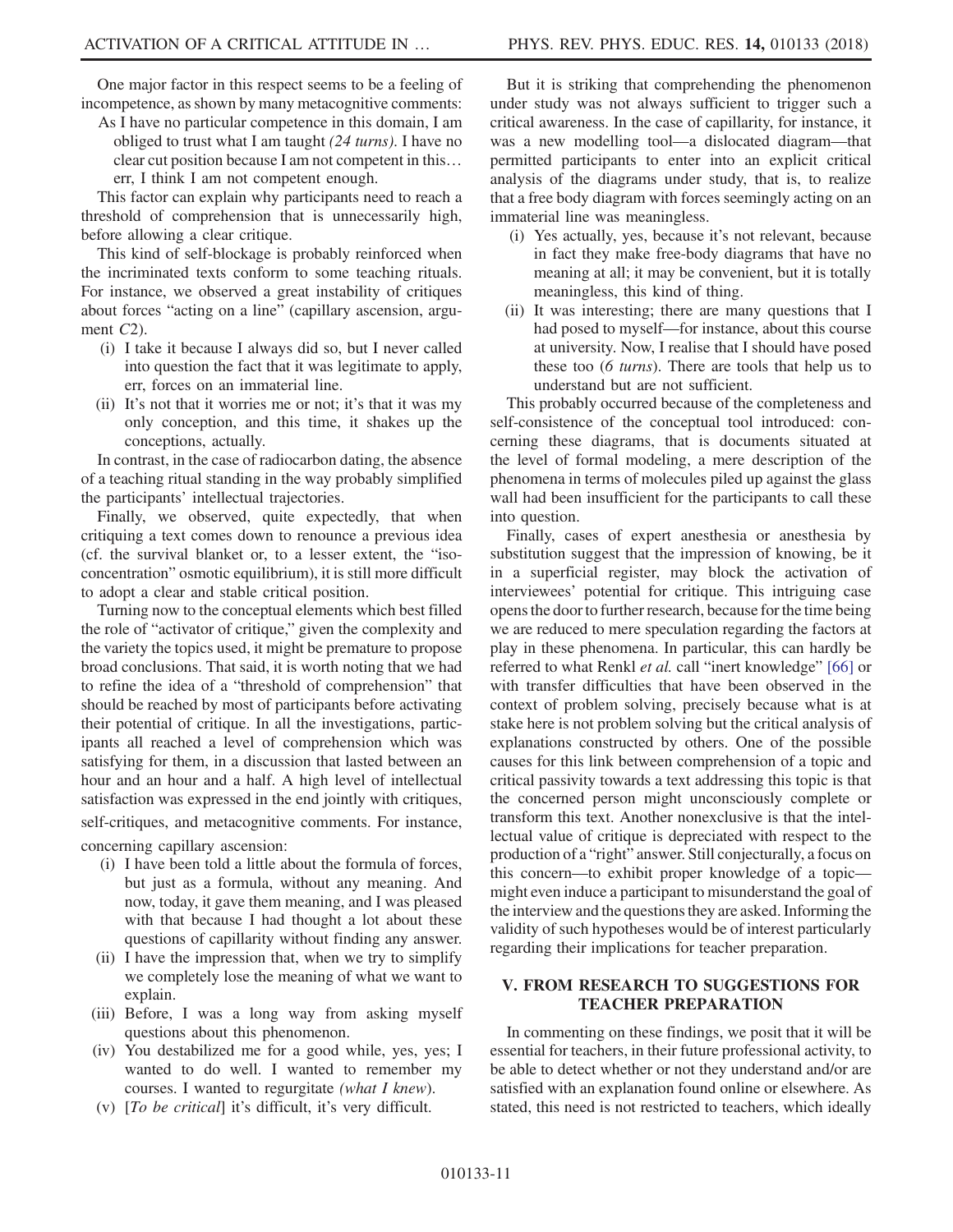should foster the same ability in their students. Teachers, students, and ordinary citizens will be, more and more, in a situation of "extracting information" from various sources and, in doing so, they will have to rely on they own conceptual and critical intellectual resources. We therefore think it crucial to search what can be done to facilitate the development of this component of teacher competence. This paper is our attempt at contributing to this major task. We are aware of the vast literature devoted to all that a physics teacher should know [67–[77\],](#page-18-8) what "tasks" they should be able to perform [\[78](#page-18-9)–80], what "habits" they should develop [\[81](#page-18-10)–84], but, to our knowledge, not much yet has been published concerning the specific ability in question here: efficiently using one's own intellectual resources to conduct a critical analysis of a text, here related to physics.

#### A. Objectives for teachers' formation

Our studies strongly support the thesis that critical attitude and conceptual understanding do not develop independently. In that sense, it would be risky to exclusively focus teaching on a given competence, for instance, critical thinking. Teachers should be aware of this strong interplay between critical and conceptual development. That said, it is not enough to advocate a thorough conceptual formation for teacher, or more widely a robust physicist practice, arguing that this will also free and support their critical thinking. We need to define more specific objectives for teacher formation to critical analysis.

A first important formation goal is to help teachers maximize what they can do, in terms of critique, when their knowledge of a given topic is weak or medium, which is very common in persons who consult resources, e.g., online. It is important in this regard to understand the value per se of detecting a contestable point in an explanatory text, this even without having yet in mind a satisfying explanation. This means developing in student teachers a feeling that they "have the right" to understand whether or not they understand, to be informed in case there is a missing link in a line of reasoning (and where it is), to react in case of internal inconsistency. In this perspective, relying on mere logic and on what one knows without waiting to know everything about the topic at hand is a highly valuable intellectual activity that deserves explicit formation. In other terms, we think it necessary to educate teachers to adopt the intellectual dynamics of early critique.

A first condition for this is a great attention to the meaning of the terms used in a text under consideration. A teacher educator can have important surprises on this point, as when the meaning of "pressure in water" turns out to be mysterious for their student teachers. But, for the rest, the conceptual requisites for effective criticism can be relatively low, as shown in the examples presented: convincing future teachers of this fact is an important objective for their formation. Their feeling of incompetence is often a useful motive to work further on an ill-mastered topic, but it should not paralyze their critical judgment.

An important obstacle to critique is the existence of students' previous ideas, in case the conclusion or the lines of reasoning of an explanation coincide with these. Expectedly, critiquing the text then becomes very difficult.

Another important risk is the existence of teaching rituals, i.e., those teaching strategies and explanations that are both in current use and never called into question, the prototype of which is the "isobaric" hot air balloon. It is extremely difficult for a future teacher to call into question such a ritual. For instance, a free body diagram with forces all "acting on a contact point" (or an immaterial line of contact) will be commonly accepted because it looks like a free body diagram with forces all "acting on" a center of mass. In both cases the forces are seemingly acting on a point (a dimensionless element). It is therefore important that future teachers keep their intellectual freedom with respect to such situations. Then, they will be open to the possible difficulties of their students, and their own questions will help them go further in their comprehension. For instance, they will realize that some points (centers of mass) are laden with mass whereas others (contact points) are not.

In summary, helping student teachers enact early critiques demands to keep in mind at least the following components of formation: help teachers realize the value per se of constructing a critical analysis of a given explanation, incite them to ensure that they understand the meaning of the terms or phrases used, help them activate their potential of critique even without mastering the "right" explanation, even if the proposed explanation is in line with a previous idea and even if it constitutes a teaching ritual. The importance of some of these components of formation has long been emphasized in the research literature [67–[84\],](#page-18-8) we propose here to involve them all in an explicit and coherent effort.

To facilitate the attainment of these objectives, it is probably necessary to help teachers to reconsider critically both the idea of a model and that of simplicity by distancing themselves from the idea that modeling a situation is essentially simplifying its description. A risk with this idea is that it seems to legitimate a prevalence of simplicity in the construction of models: if models were there to simplify our descriptions of physical situations, then it would be inconsistent to criticize the simplifications they entail. In such a perspective, an isobaric hot air balloon is an acceptable hypothesis because, as often heard during discussions about this topic, "It's a model!" Alternatively, the difficulty in criticizing the schematic model currently used for capillary rise could indicate that, for the participants concerned, a model would be somehow immune to criticism by its very status. Therefore, it would be a valuable objective to make future teachers aware that models are not exempt from internal coherence and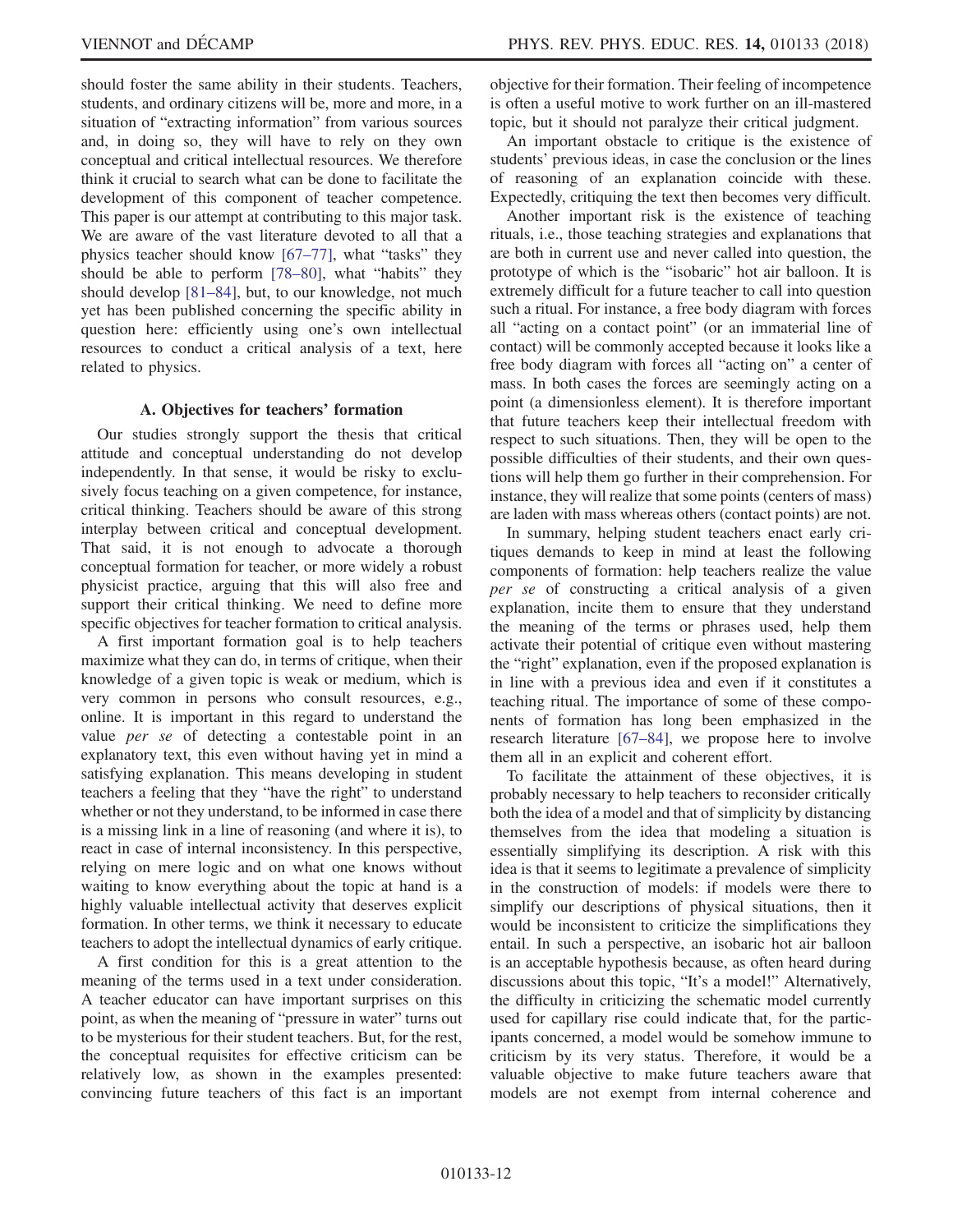compatibility with accepted laws of physics. Comments from some participants at the end of the interviews significantly illustrate this need: "By oversimplifying, we completely lose the meaning of things" or "They make free-body diagrams that have no meaning at all; it may be convenient, but it is totally meaningless, this kind of thing." Such comments suggest that reconsidering the link between modeling and simplifying is a realistic objective worth considering for teacher preparation.

It may be more surprising that another goal of formation must also be considered, this time regarding student teachers who have a very good comprehension of physics. This concerns in fact any individual who has reached a thorough comprehension of a given content. Then, given the phenomena of expert anesthesia (among participants who are familiar with the addressed content when starting an interview) and anesthesia by substitution (among participants who are satisfied with an explanation during an interview), these persons should be helped to realize that they are in danger of critical passivity when they feel intellectually comfortable. This would help them understand that they might ignore the difficulties of their future students with an erroneous, misleading, or enigmatic text, due to their own tolerance.

In any case, it is useful to remember that the risk of critical passivity is even greater when the conclusion of a contestable text is in accordance with accepted physics, as is the case for the isobaric hot air balloon.

### B. Teacher formation to critique: some strategies worth considering

One may wonder what specific environments would be productive to reach the objectives already articulated. There seems to be a consensus on a long list of what teachers should know and know how to do, particularly in the classroom. For instance, a great attention to the meanings of the terms employed in an explanation seems to be an obvious need [\[77\]](#page-18-11). However, our findings pose the question of a more complete and productive set of actions to be taken in teacher formation.

What was new to the participants in our studies, according to their final comments, is the type of experience they had with the interviews. As shown, they often articulated their surprise, their final satisfaction, and a retrospective critique of their previous education. Therefore, it would probably be fruitful to integrate in teacher formation more situations centered exclusively on critical analysis, leaving provisionally aside the concern to solve a problem or to find a correct explanation. In order to facilitate students' education to critical analysis, it is useful to teach them the most current objections that can be made to a text (e.g., internal or external inconsistency, logical incompleteness, linear causal reasoning) and some common pitfalls that can favor critical passivity (e.g.,

expert anesthesia, focus on exactness of the conclusion) or else some tests to verify that a conclusion is acceptable (e.g., extreme cases).

It is worth noting that the benefits of this type of intellectual activity is not limited to highly contestable texts. Any solved exercise can be proposed to student teachers asking them to work with the text as it is, check its internal consistency, extract and possibly extend its meaning, for instance, by modifying just one hypothesis and see what should be changed (see examples in Ref. [\[60\]](#page-18-6), Chap. 5). In the quest for an explanation of a given phenomenon, using more or less complete and/or satisfying texts and asking for a comparative critical analysis would situate the future teachers in the realistic environment of a personal search for understanding. In such cases, the participants are placed in a situation of "critical availability," that is, their role is explicitly to evaluate various arguments articulated by others, not directly to work out a problem. In the limited context of our investigations, this opportunity freed in the end the participants' judgments. The delays, to and fro and reluctances observed along the way are good reasons to practice this exercise more often. Additionally, one may expect a much higher quality of comprehension of the phenomenon under consideration after this phase of critical analysis. In this perspective, to criticize is a means of better understanding as much as understanding facilitates critique.

In terms of topics, a set of examples like those used in our investigations, or much simpler ones, may facilitate the work of teacher educators.

#### VI. CONCLUDING REMARKS

The investigations summed up have made it possible to characterize intellectual dynamics in student teachers confronted by contestable explanatory texts. The robustness of these findings across contents has been put to the test. Hypothetical psychocognitive mechanisms have been suggested to account for these phenomena. Consistently, some objectives have been advocated for teacher formation and some strategies are suggested, among others already advised for in research literature [\[80,84\].](#page-18-12) Multiple and complex aspects now remain to be explored.

First, it is worth noting that approaching the physics content with a double angle of attack, conceptual and critique, was a powerful incitement to conduct a thorough and partly novel content analysis of each topic. In this perspective, to comprehend is not only a condition for critique, it is understanding and critiquing. A topic can be considered as mastered by an individual or a group when appropriate explanations can be produced, their conditions of validity analyzed, their informative value possibly extended; and when contestable arguments can be appropriately discussed and possibly rejected. It goes with a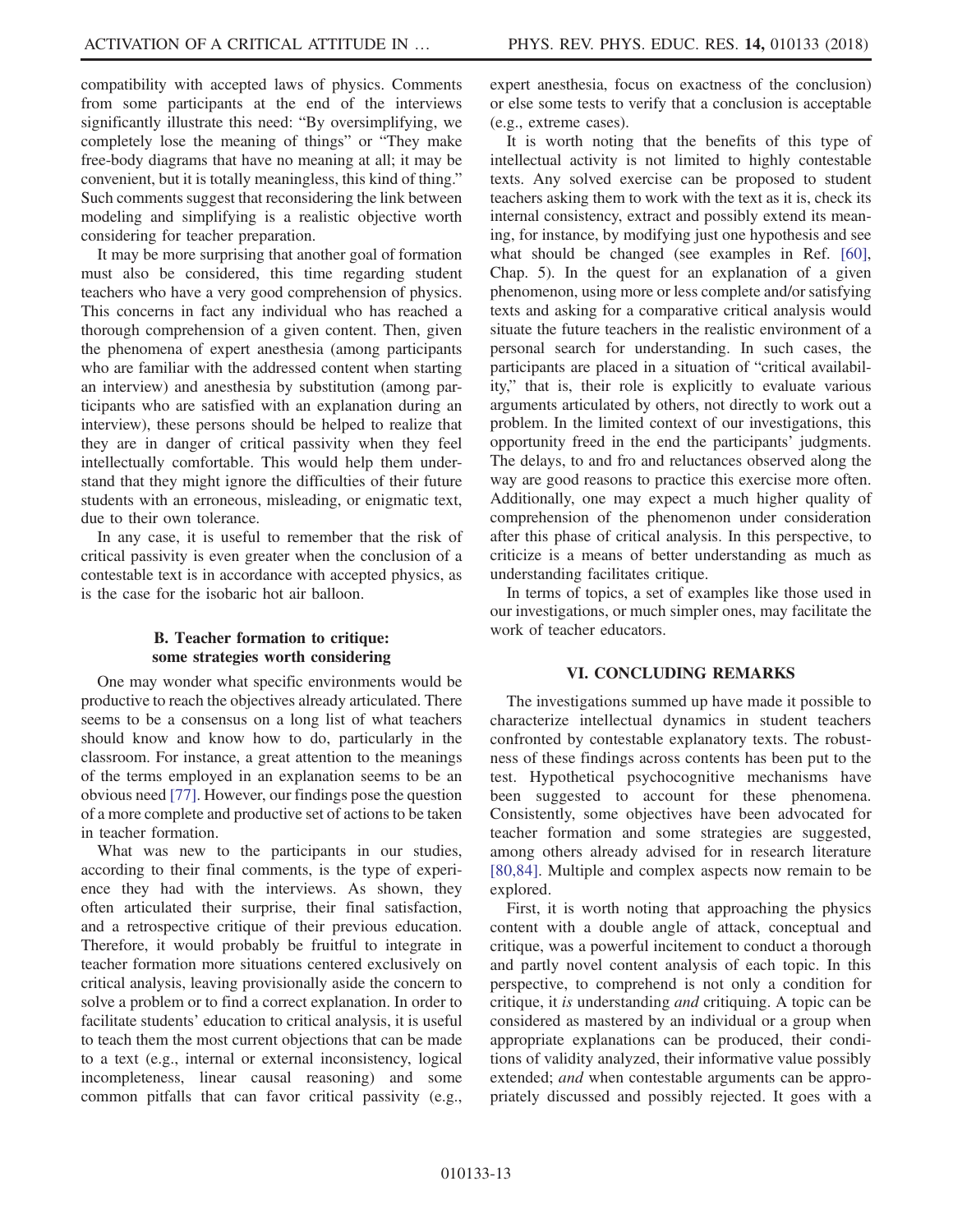thorough concern for rationality and a considerable intellectual exigency. It often makes it possible to become aware that we thought we understood a topic when this was not the case. Additionally, it offers safer grounds when interpreting what is often called students' "naïve ideas." For these reasons, we consider it essential to make more explicit this critical dimension in teacher formation. At least can we say that the persistence of teaching rituals in physics teaching communities draws attention to this need.

That said, an important effort is needed to precisely evaluate what can be done in this domain and with which effects in the long term. Many obstacles stand in the way of student teachers' critical development, according to their own comments: "Why change a pseudo explanation if it leads to the correct result?"; "Why discuss a contestable argument if we are used to it since decades?"; "Why throw some doubt on an explanation if it will "mix them up" (the students)"; "It's difficult, it's difficult"; "Who am I to criticize what important people have written?" As is manifest in these comments, attempts at instilling the taste for early critique in future teachers puts into play psychocognitive aspects of decisive importance. For that reason, conducting research in this field cannot be expected to be simple. We tend to think that, in teacher formation, it is essential to consider jointly conceptual aspects and metacognitive-critical-affective aspects. But how to manage both lines of action as teacher educators and how to evaluate the impact of a given instructional environment remains an open and complex research agenda, to be conducted, we suggest, by focusing on intellectual processes and accepting their complexity, in line with Hammer and Sikorski's viewpoint [\[85\]](#page-18-13).

#### <span id="page-13-0"></span>APPENDIX A: RADIOCARBON DATING [\[10\]](#page-16-9)

The conceptual elements elements needed to understand the process of radiocarbon dating are the following:

- (1) the need to know the initial proportion of radiocarbon to ordinary carbon in an organism at the time of its death;
- (2) the uniformity of this quantity in the atmosphere and living beings;
- (3) the constancy in time of this quantity;
- (4) the process of formation of radiocarbon;
- (5) the process of radioactive decay of radiocarbon;
- (6) how the balance between the corresponding numbers per second of radiocarbon atoms involved in these two processes results in a steady value of  $[{}^{14}C/{}^{12}C]$  in the atmosphere;<br>the constancy of the total nu
- (7) the constancy of the total number of nuclei (radio  $carbon + nitrogen);$
- (8) the multiplicative effect of the existing numbers of radiocarbon and nitrogen nuclei in the destruction and creation of  $^{14}C$  nuclei, respectively;

(9) how this multiplicative structure explains the stable proportion of radiocarbon to ordinary carbon in the atmosphere.

## <span id="page-13-1"></span>APPENDIX B: THE SUSTENTATION OF A HOT AIR BALLOON [\[9\]](#page-16-8)

A standard explanation of a stationary sustentation relies on Archimedes' principle: the up thrust due to the outside air on the whole ensemble (of volume  $V$ ) is balanced by the weight of the volume  $V$  of the external air. The weights in question, corresponding to the same volume, are differentiated by different values for the density of air  $\rho$ , itself related to mean molar mass  $M$ , pressure  $p$  and absolute temperature  $T$  by the barely transformed ideal gas law:  $\rho = Mp/RT$  where R is the constant of ideal gas. For a balloon of total mass  $m_c$  (for the solid parts), from Archimedes' principle, the Newtonian equilibrium is written

$$
m_c + \frac{M}{R} \frac{p_{\text{int}}}{T_{\text{int}}} V = \frac{M}{R} \frac{p_{\text{ext}}}{T_{\text{ext}}} V,
$$

i.e., assuming that the (mean) internal and external pressures are very close to their value  $p_0$  at the opening,  $1/T_{\text{Text}} - 1/T_{\text{int}} = m_c R/p_0 MV$ .

Another approach, here using a cylindrical balloon for simplicity, of height  $\Delta h$ , makes direct use of pressure gradients: To first order we have at the upper level  $p_{ext} \approx p_0 - \rho_{ext} g \Delta h$  and  $p_{int} \approx p_0 - \rho_{int} g \Delta h$ . The supporting force which acts on the upper horizontal face of area S balances the weight of the solid parts if, and only if,  $m_c g = (p_{int} - p_{ext})S$ , which leads to the same expression as that produced by the standard treatment,  $1/T_{\text{Text}} - 1/T_{\text{int}} = m_c R/p_0 MV$ . The main elements of these two approaches are sketched in Fig. [5.](#page-13-2)

<span id="page-13-2"></span>

FIG. 5. Main elements of two explanations for the sustentation of a hot air balloon.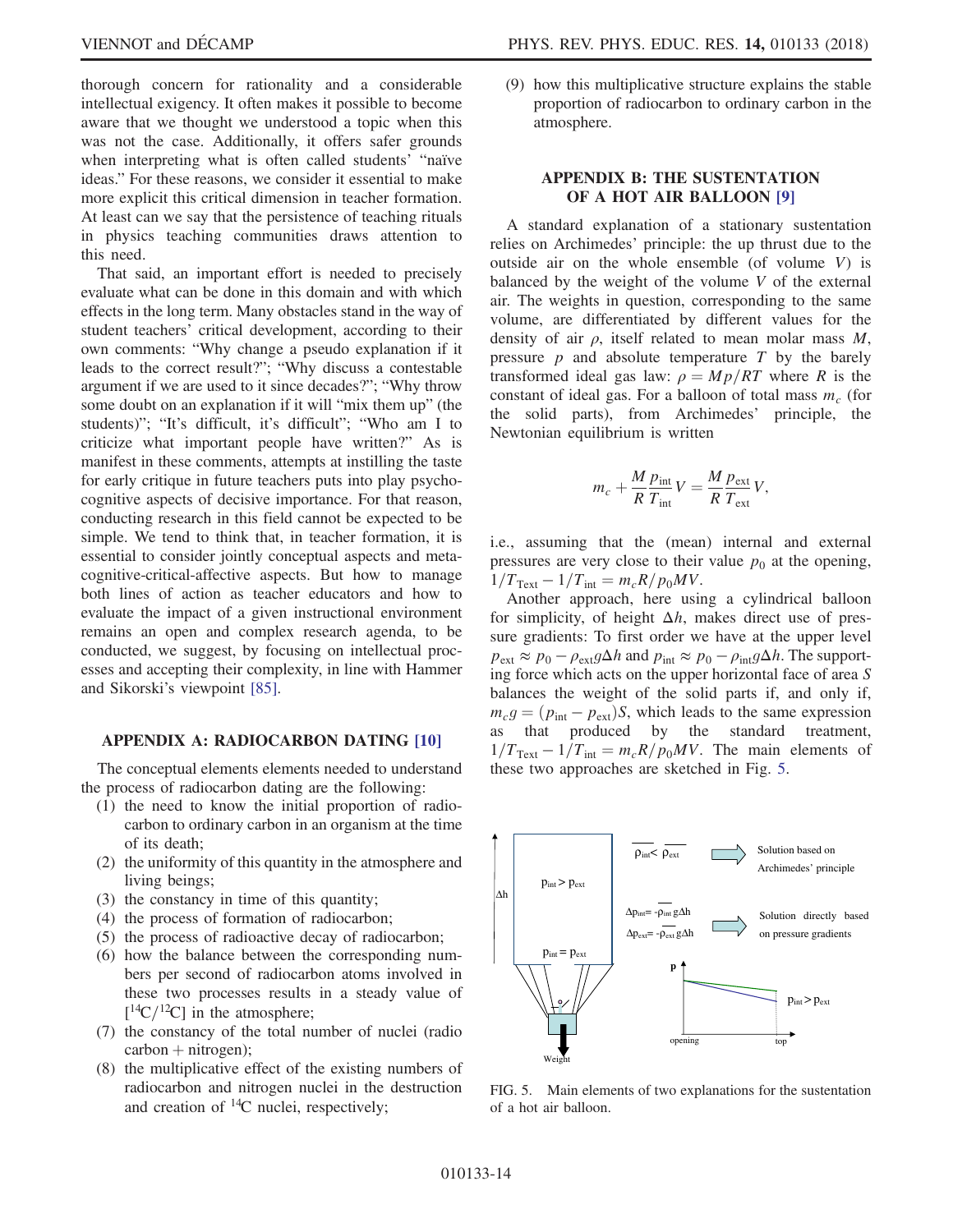#### <span id="page-14-0"></span>APPENDIX C: A LINEAR MODEL TO DECIDE WHICH SIDE TO PUT A SURVIVAL BLANKET TO PROTECT AGAINST COLD [\[11\]](#page-16-10)

In a simplified structural model, three subsystems are considered, each isothermal at different temperatures: the body (To), the blanket (Tb), and the external air (Te). Two successive subsystems exchange energy with net fluxes orientated from body to external air. It might first be remarked that impeding radiant transfer between blanket and external air by placing silver (low emissivity) outside would serve to maintain a higher temperature difference between these two subsystems. Impeding radiant transfer between body and blanket by placing silver (high reflexive power) inside would also serve to maintain a higher temperature difference between this second pair of subsystems. This seems to lead to a dilemma, as we cannot place the silver side both inside and outside.

In more detail, two successive subsystems exchange energy by two processes that intervene in parallel in each transfer zone: radiant(A)transfer and conductive-convective (C) transfer. In each case, net fluxes flow from the body to the external air. Each of these (four) fluxes are increasing functions of difference in temperature, with a coefficient of either conduction-convection (C)—linked to clothes, shape factor and meteorological conditions (unaffected by the orientation of the blanket)—or radiant, linked to the emissivity of the side turned towards the transfer zone and to shape factor.

Drawing on Vollmer[\[86\],](#page-18-14) and taking into account the weak relative value of temperature differences considered here, a linear mathematical model can be used despite the nonlinear form of Stefan's law (for more detail see Ref. [\[87\]](#page-18-15)).

Let  $C'$ ,  $C$  be the coefficients of net thermal transfer via nduction and convection  $(C)$  respectively unstream and conduction and convection (C), respectively upstream and downstream the blanket; and let  $A'$ ,  $A$  be the coefficients of net radiant transfer respectively unstream and downstream net radiant transfer respectively upstream and downstream the blanket (for each side of the blanket concerned, silver or gold,  $A_s$ ,  $A_a$  respectively). All these coefficients depend in particular on shape factors.

In stationary state, the total flux writes

$$
\Phi = (C' + A')(To - Tb) = (C + A)(Tb - Te), (1)
$$

which means, according to the orientation of the blanket,for silver outside

$$
\Phi = (C' + A'_g)(\text{To} - \text{Tb}_s)
$$
 (2)

and

$$
\Phi = (C + A_s)(\text{Tb}_s - \text{Te}),\tag{3}
$$

for gold outside

$$
\Phi = (C' + A'_s)(\text{To} - \text{Tb}_g) \tag{4}
$$

and

<span id="page-14-2"></span>

FIG. 6. Representation of the system between body and external air:  $R'_{C}$  and  $R_{C}$  represent resistances to energy transfer<br>by conduction or convection:  $R'_{C}$  and  $R_{C}$  represent resistances to by conduction or convection;  $R'_A$  and  $R_A$  represent resistances to radiant energy transfer. These resistances are the inverses of the radiant energy transfer. These resistances are the inverses of the coefficients in use.

$$
\Phi = (C + A_g)(\text{Tb}_g - \text{Te}).\tag{5}
$$

Formally, this model is equivalent to that of two conductive dipoles in series (Fig. [6\)](#page-14-2), one between body and blanket and another between blanket and external air. Each of these dipoles is a set of two conductive dipoles in parallel (two modes of transfer).

This model leads to the conclusion that the low emissivity (silver) side should face towards the transfer zone having the lowest C coefficient of transfer. In case of dry weather (low C coefficient), the silver side (low emissivity) should face outward; for windy and wet conditions, silver should face inward. An easy way to remember this conclusion is that placing the smallest radiant resistance in parallel with the greatest conductive resistance would short-circuit both of the greatest resistances, so lowering the total resistance.

We have found no complete explanation of this process anywhere. Instead, online sources or instructions for use currently suggest that where there is a risk of hypothermia, silver should face inward, but no mention is made of the crucial role of meteorological conditions.

### <span id="page-14-1"></span>APPENDIX D: INTERVIEWS ABOUT CAPILLARY ASCENSION: CODING PROCEDURE AND TWO CONTRASTING EXAMPLES [\[13\]](#page-16-12)

In order to map interviewees' intellectual pathways, we used codes denoting acceptation  $(\alpha)$ , critique  $(\gamma)$  or mitigated judgements  $(\mu)$  with the corresponding exchange turns. The participants' questions on the meaning of coefficients  $\gamma$  (surface tensions) are also pinpointed (code  $\gamma$ ). The interviewer's inputs and the targeted conceptual steps forwards (codes in Table [IV,](#page-15-1) col. 2 and 3) are also mentioned. As regards dislocated diagram (code DDIA), it is important to note its main characteristic, that is, forces act on well-specified material objects (and not on an immaterial line), which allows a significant use of Newton's laws.

Concerning the MCA codes used here,  $m+$ ,  $\vdots$ , and meta designate, respectively, intellectual satisfaction, surprise, and metacognitive comment.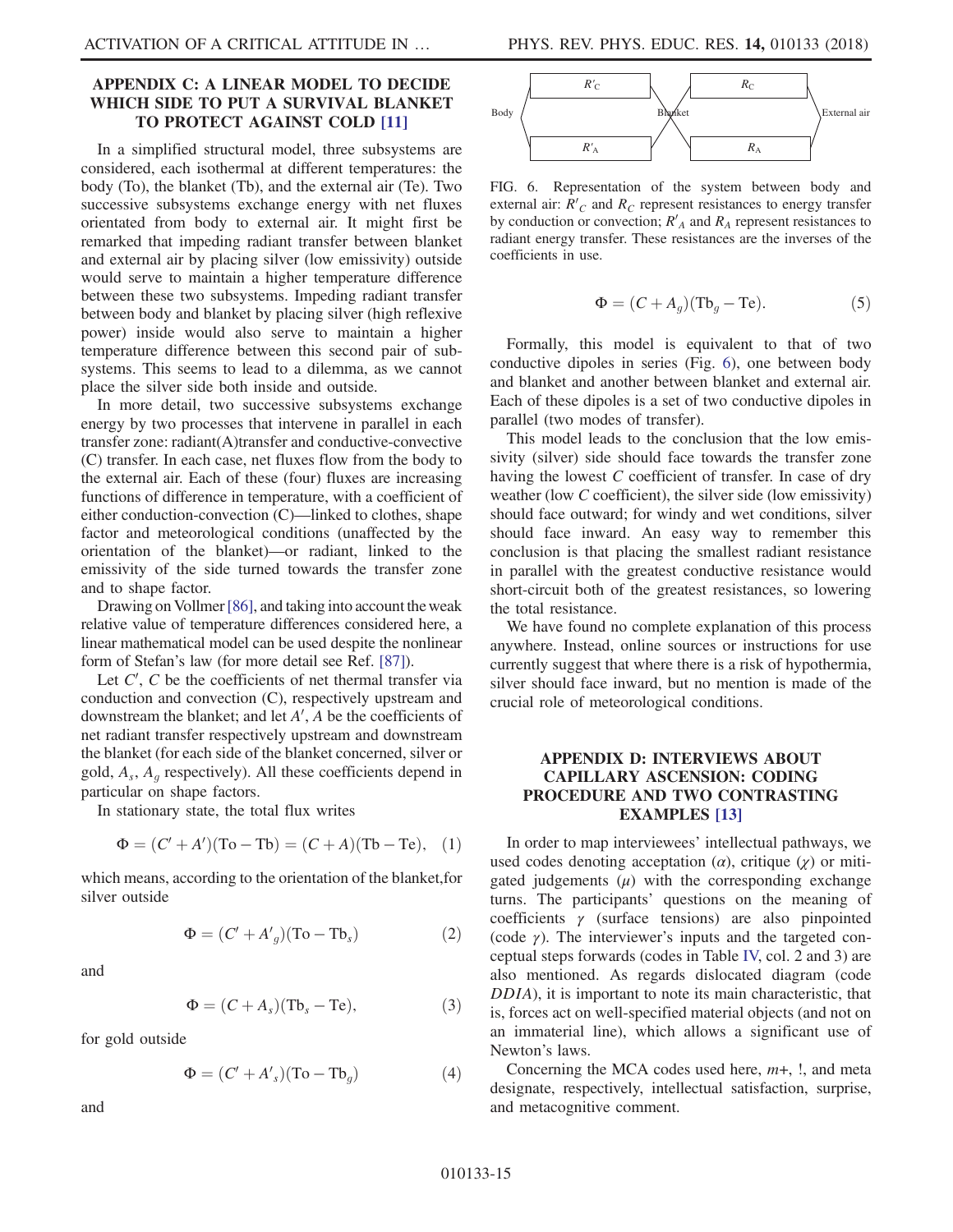<span id="page-15-0"></span>

FIG. 7. Dislocated diagram of capillary ascension, in which several objects, defined by a unit length of the contact line and actually in contact, are represented separately (see text). The only complete free-body diagram (by unit length of the line of contact) is on the liquid corner. The weight of the liquid corner is negligible with respect to the other forces, and the weight of the liquid column,  $P$  is not represented (for a column of height h,  $P = \rho_{\text{eau}} \pi r_{\text{tube}}^2 h g = \gamma LG \cos \theta . 2\pi r_{\text{tube}}$ ). The role of gas pressure (here, atmospheric pressure) is not represented: it generates a normal force exerted on each external surfac not represented; it generates a normal force exerted on each external surface (even immersed) of the various objects in play (liquid corner, liquid column, glass wall, …) whose total contribution to the Newtonian balances is zero as with any object located in a gas environment at a (locally) constant pressure [\[61,62\]](#page-18-3).

In the tables used to map interviewees' intellectual pathways, the chronological order of events can be traced both in terms of the numbers of exchanges and by means of left to right and top-down readings. The "life" of a participant's view in relation to each critical argument (C<sup>1</sup> to C4) can be traced in the corresponding column, top down. In relation to conceptual steps forward, one can observe how they follow (or fail to follow) the interviewer's inputs targeting each of them. Two examples follow (Tables [V](#page-16-17) and [VI\)](#page-16-18).

<span id="page-15-1"></span>

|  |  | TABLE IV. Codes for the interviewer's main inputs and targeted conceptual steps forward in interviewees. |  |  |  |  |  |  |  |  |
|--|--|----------------------------------------------------------------------------------------------------------|--|--|--|--|--|--|--|--|
|--|--|----------------------------------------------------------------------------------------------------------|--|--|--|--|--|--|--|--|

| Interviewer's inputs: brief description                                                                                                                             | Code for<br>interviewer's<br>inputs | Targeted steps forwards                                                                                            |
|---------------------------------------------------------------------------------------------------------------------------------------------------------------------|-------------------------------------|--------------------------------------------------------------------------------------------------------------------|
| A question about the (in fact, horizontal) attraction of the<br>water molecules by the glass, pinpointing the plane or<br>cylindrical symmetry of the glass wall.   | <b>HORI</b>                         | <b>hori:</b> Molecules attracted horizontally by<br>the vertical wall.                                             |
| A question or suggestion about a possible analogous<br>situation (the centrifuge) in which the water's free<br>surface would be curved like the meniscus in Fig. 4. | ANA                                 | ana: Molecules piled up against the vertical wall.<br>push: An upward force is exerted on the fluid<br>from below. |
| Modeling based on a dislocated diagram as shown in<br>Fig. 7.                                                                                                       | <b>DDIA</b>                         | ddia: Diagram understood and accepted: forces<br>exerted on well specified material systems.                       |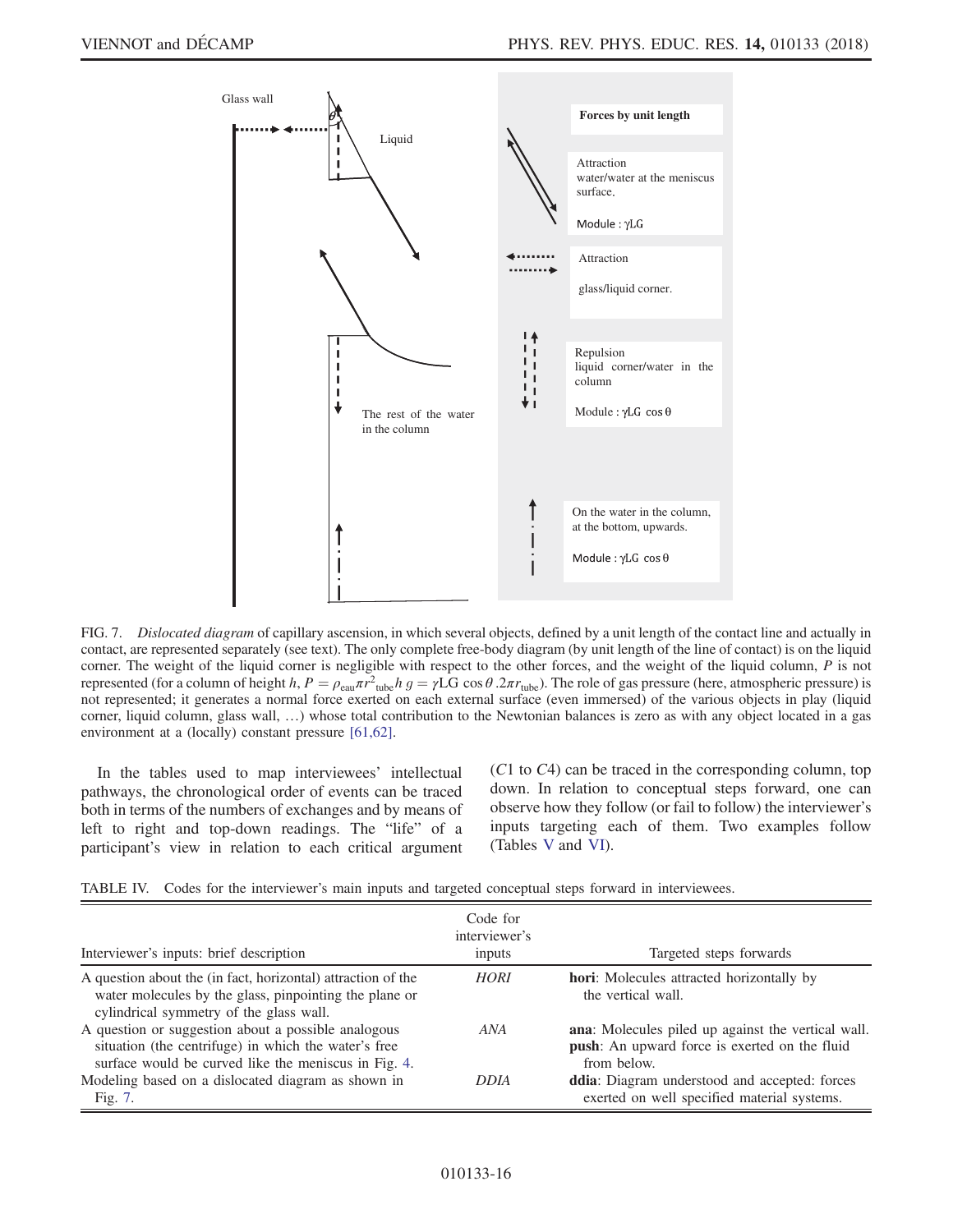<span id="page-16-17"></span>TABLE V. Mapping A's intellectual pathway. In the case of A, we observe the precocity and multiplicity of questions about meanings, driving early and irreversible critiques of C<sup>2</sup> and C<sup>3</sup> (and implicitly C1, which was not considered because the diagram was "meaningless") while a question posed by the interviewer and subsequent step forward (hori) led her to a firm and irreversible C<sup>4</sup> critique. The other inputs completed her reasons to be satisfied in the end, with retrospective critique of the previous teaching.

| Int.'s main<br>inputs |                             | <b>Steps</b>          | <b>MCA</b><br>Quest. forward comments C1 C2 |                                              | C <sub>3</sub> | C4           |
|-----------------------|-----------------------------|-----------------------|---------------------------------------------|----------------------------------------------|----------------|--------------|
|                       | $Y_{148}$<br>$\gamma_{314}$ |                       |                                             | $\cdots \chi_{256} \chi_{288}$<br>$\chi$ 346 |                |              |
| $HORI_{354}$          |                             | $\mathbf{hori}_{359}$ |                                             |                                              |                | $\chi_{359}$ |
|                       | $\gamma_{372}$              |                       | meta <sub>380</sub>                         |                                              |                |              |
|                       | $\gamma_{390}$              |                       |                                             |                                              |                |              |
| ANA <sub>397</sub>    |                             | ana <sub>406</sub>    | $m_{412}^+$                                 |                                              |                |              |
|                       |                             | $push_{430}$          | $m_{430}^+$                                 |                                              |                |              |
| $DDIA_{463}$          |                             | ddia <sub>466</sub>   | $m_{-466}^{+}$                              |                                              |                |              |
|                       |                             |                       | meta <sub>548</sub>                         |                                              |                |              |
|                       |                             |                       | meta <sub>588</sub>                         |                                              |                |              |

<span id="page-16-18"></span>TABLE VI. Mapping  $F$ 's intellectual pathway. In the case of  $F$ , there are fewer direct questions about meanings, with multiple attenuated critiques and to-and-fro in relation to C<sup>2</sup> and C4, although he was at ease with comprehension of the situation itself (hori, push, ana). There is great satisfaction at the end, particularly in relation to the dislocated diagram, even though the final formulation of his critique concerning  $C2$  remains mitigated  $(\mu)$ .

| Int.'s main<br>inputs |                | <b>Steps</b>                | <b>MCA</b><br>Quest. forward comments C1 | C2                         | C <sub>3</sub> | C4             |
|-----------------------|----------------|-----------------------------|------------------------------------------|----------------------------|----------------|----------------|
|                       |                |                             |                                          | $\mu_{96}$                 |                |                |
|                       |                |                             |                                          | $\mu_{168}$<br>$\mu_{199}$ |                |                |
|                       |                |                             |                                          | $\chi_{204}$               |                |                |
|                       |                |                             |                                          | $\mu_{212}$                |                | $\mu_{268}$    |
|                       | $\gamma_{222}$ | $\mathbf{hori}_{268}$       |                                          |                            |                | $\alpha_{284}$ |
|                       |                | $push_{282}$                |                                          |                            | $\chi_{288}$   |                |
|                       |                |                             |                                          | $\chi_{308}$ $\chi_{372}$  |                |                |
| DDIA <sub>347</sub>   |                | ddi <b>a</b> <sub>368</sub> | $m_{-368}^{+}$                           |                            |                | $\chi_{420}$   |
| $ANA_{377}$           |                | $\mathbf{ana}_{404}$        |                                          | $\mu_{428}$                |                |                |
|                       |                |                             | meta <sub>506</sub>                      |                            |                |                |
|                       |                |                             | $m^{+!}$ <sub>506</sub>                  |                            |                |                |
|                       |                |                             | meta <sub>512</sub>                      |                            |                |                |

- <span id="page-16-0"></span>[1] S. Bailin and H. Siegel, Critical thinking, in The Blackwell Guide to the Philosophy of Education, edited by N. Blake, P. Smeyers, R. Smith, and P. Standish (Blackwell, Oxford, UK, 2003), pp. 181–193.
- <span id="page-16-1"></span>[2] E. F. Redish and D. Hammer, Reinventing college physics for biologists: Explicating an epistemological curriculum, [Am. J. Phys.](https://doi.org/10.1119/1.3119150) 77, 629 (2009).
- <span id="page-16-2"></span>[3] European Commission, Science education for responsible citizenship Report EUR 26893 (EN chair H. Hazelkorn, Brussels, 2015.
- <span id="page-16-3"></span>[4] R. Millar, 21st century science project team—a new flexible model for GCSE science, Sch. Sci. Rev. 85, 27 (1996).
- <span id="page-16-4"></span>[5] R. Millar, Twenty first century science: Insights from the design and implementation of a scientific literacy approach in school science, [Int. J. Sci. Educ.](https://doi.org/10.1080/09500690600718344) 28, 1499 (2006).
- <span id="page-16-5"></span>[6] S. Norris and L. Phillips, How literacy in its fundamental sense is central to scientific literacy, [Sci. Educ.](https://doi.org/10.1002/sce.10066) 87, 224 [\(2003\).](https://doi.org/10.1002/sce.10066)
- <span id="page-16-6"></span>[7] Ministère de l'Education Nationale, Bulletin officiel spécial n° 8 du 13 octobre 2011 pour programme à appliquer en 2012–2013, Programme de l'enseignement spécifique et de spécialité de physique-chimie Classe terminale de la série scientifique (2013).
- <span id="page-16-7"></span>[8] J. Bergman and A. Sams, *La Classe inversée* (Reynald Goulet, Repentigny, Québec, 2014).
- <span id="page-16-8"></span>[9] S. Mathé and L. Viennot, Stressing the coherence of physics: Students journalists' and science mediators' reactions , Problems Educ. 21st Century 11, 104 (2009).
- <span id="page-16-9"></span>[10] N. Décamp and L. Viennot, Co-development of conceptual understanding, and critical attitude: Analysing texts on radiocarbon dating, [Int. J. Sci. Educ.](https://doi.org/10.1080/09500693.2015.1061720) 37, 2038 (2015).
- <span id="page-16-10"></span>[11] L. Viennot and N. Décamp, Co-development of conceptual understanding, and critical attitude: Toward a systemic analysis of the survival blanket, [Eur. J. Phys.](https://doi.org/10.1088/0143-0807/37/1/015702) 37, 015702 [\(2016\).](https://doi.org/10.1088/0143-0807/37/1/015702)
- <span id="page-16-11"></span>[12] L. Viennot and N. Décamp, Conceptual, and critical development in student teachers: First steps towards an integrated comprehension of osmosis, [Int. J. Sci. Educ.](https://doi.org/10.1080/09500693.2016.1230793) 38, [2197 \(2016\)](https://doi.org/10.1080/09500693.2016.1230793).
- <span id="page-16-12"></span>[13] L. Viennot and N. Décamp, The transition towards critique: Discussing capillary ascension with beginning teachers, Eur. J. Phys. 39[, 045704 \(2018\)](https://doi.org/10.1088/1361-6404/aab33f).
- <span id="page-16-13"></span>[14] E.W. Jenkins, School science: A questionable construct?, [J. Curric. Stud.](https://doi.org/10.1080/00220270701245295) 39, 265 (2007).
- [15] J. Ogborn, Constructivist metaphors of learning science, [Sci. & Educ.](https://doi.org/10.1023/A:1008642412858) 6, 121 (1997).
- <span id="page-16-14"></span>[16] D. T. Willingham, Critical thinking: Why is it so hard to teach?, [Arts Educ. Policy Rev.](https://doi.org/10.3200/AEPR.109.4.21-32) 109, 21 (2008).
- <span id="page-16-15"></span>[17] P. C. Abrami, R. M. Bernard, E. Borokhovski, A. Wade, M. A. Surkes, R. Tamim, and D. Zhang, Instructional interventions affecting critical thinking skills and dispositions: A stage 1 meta-analysis. [Rev. Educ. Res.](https://doi.org/10.3102/0034654308326084) 78, 1102 (2008).
- <span id="page-16-16"></span>[18] R. H. Ennis, The degree to which critical thinking is subject specific: Clarification and needed research, in The Generalizability of Critical Thinking: Multiple Perspective on an Educational Ideal, edited by S. Norris (Teachers College Press, New York, NY, 1992), pp. 21–37.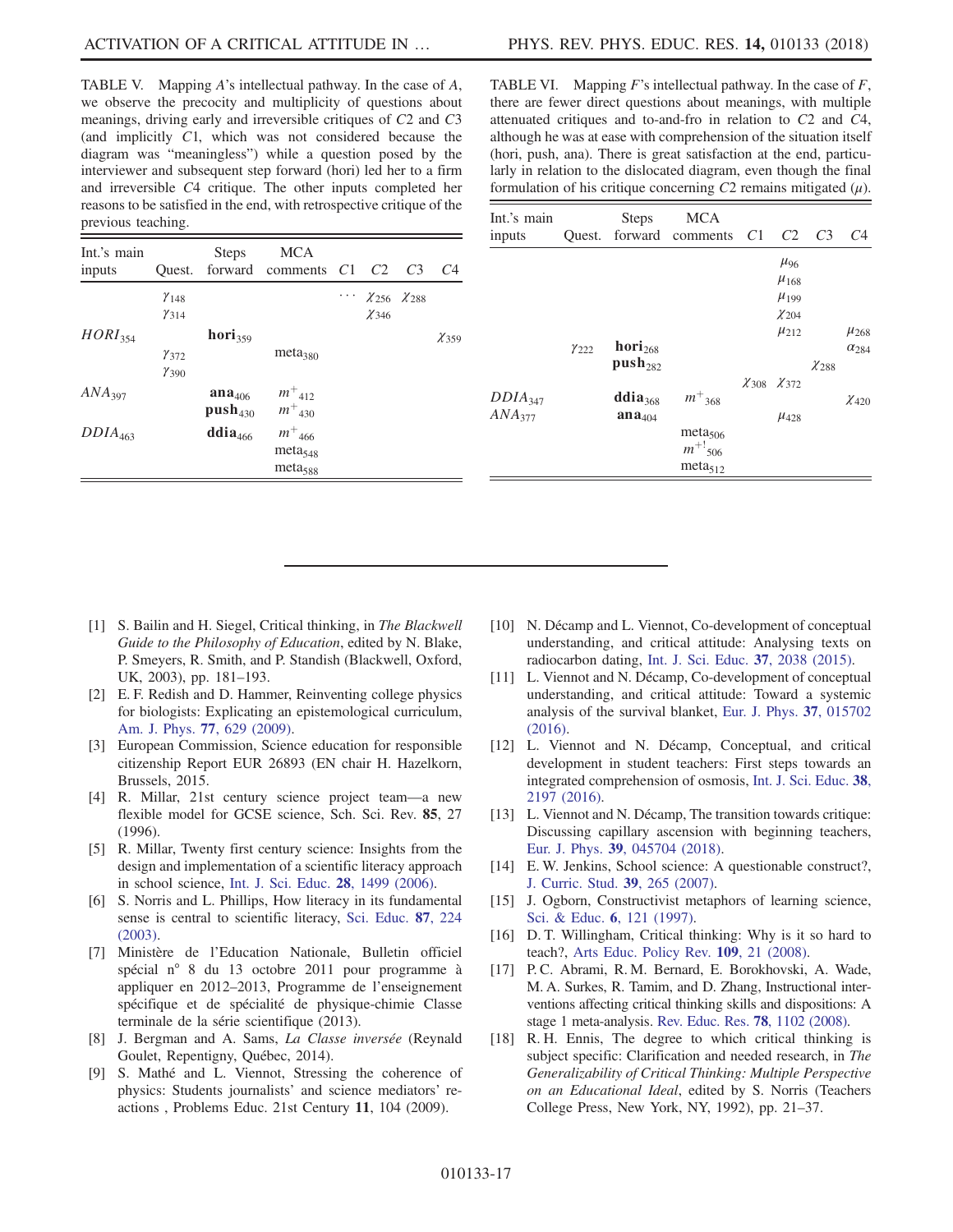- <span id="page-17-0"></span>[19] J. McPeck, Critical Thinking and Education (St Martin's Press, New York, NY, 1981).
- <span id="page-17-1"></span>[20] R. J. Sternberg, Critical thinking: Its nature, measurement and improvement. ERIC Document Reproduction Service ED272882 (1986).
- [21] R. H. Ennis, Critical Thinking (Prentice Hall, New York, 1996).
- [22] P. A. Facione, Critical thinking: A statement of expert consensus for purposes of educational assessment and instruction, Research findings and recommendations Newark, DE: American Philosophical Association, ERIC Document Reproduction Service No. ED315423 (1990).
- [23] J. G. Kurfiss, Critical thinking: Theory, research, practice, and possibilities (ASHE-Eric Higher Education Report No. 2), ERIC Document Reproduction Service No. ED304041 (1988).
- [24] H. Siegel, Educating Reason: Rationality, Critical Thinking, and Education (Routledge, New York, NY, 1988).
- [25] M. Lipman, *Thinking in Education* (Cambridge University Press, Cambridge, England, 1991).
- [26] R. W. Paul and A. J. A. Binker, Strategies: Thirty-five dimensions of critical thinking, in Critical Thinking: What Every Person Needs to Survive in a Rapidly Changing World, edited by A. J. A. Binker (Sonoma State University Center for Critical Thinking and Moral Critique, Rohnert Park, CA, 1990), pp. 305–349.
- [27] R. W. Paul, Critical, and reflective thinking: A philosophical perspective, in Dimensions of Thinking, and Cognitive Instruction, edited by B. F. Jones and L. Idol (Lawrence Erlbaum, Hillsdale, NJ, 1990), pp. 445–494.
- [28] T. Moore, The critical thinking debate: how general are general thinking skills?, [Higher Educ. Res. Devel.](https://doi.org/10.1080/0729436032000168469) 23, 3 [\(2004\).](https://doi.org/10.1080/0729436032000168469)
- <span id="page-17-2"></span>[29] M. P. Jiménez-Aleixandre, Designing argumentation learning environments, in Argumentation in Science Education: Perspectives from Classroom-Based Research, edited by S. Erduran and M. P. Jiménez-Aleixandre (Springer, New York, NY 2007), pp. 91–115.
- <span id="page-17-3"></span>[30] M. P. Jiménez-Aleixandre and S. Erduran, Argumentation in science education: An overview, in Argumentation in Science Education Perspectives from Classroom-Based Research, edited by S. Erduran and M. P. Jimenez-Aleixandre (Springer, Dordrecht 2007), pp. 3–28.
- <span id="page-17-4"></span>[31] D. N. Walton, Argumentation Schemes for Presumptive Reasoning (Lawrence Erlbaum, Mahwah, NJ, 1996).
- <span id="page-17-5"></span>[32] J. Habermas, The Theory of Communicative Action (Beacon Press, Boston, MA, 1981).
- [33] M. P. Jiménez-Aleixandre and B. Puig, Argumentation, Evidence Evaluation and Critical Thinking, in Second International Handbook for Science Education, edited by B. J. Fraser, K. Tobin, and C. McRobbie (Springer, Dordrecht, 2009).
- [34] M. D. Sharma, A. Mendez, I. M. Sefton, and J. Khachan, Student evaluation of research projects in a first-year physics laboratory, Eur. J. Phys. 35[, 025004 \(2014\).](https://doi.org/10.1088/0143-0807/35/2/025004)
- [35] E. Etkina and G. Planinšič, Defining and developing "critical thinking" through devising and testing multiple explanations of the same phenomenon, [Phys. Teach.](https://doi.org/10.1119/1.4931014) 53, [432 \(2015\)](https://doi.org/10.1119/1.4931014).
- [36] O. Levrini, A. De Ambrosis, S. Hemmer, A. Laherto, M. Malgieri, O. Pantano, and G. Tasquier, Understanding firstyear students' curiosity and interest about physics lessons learned from the HOPE project, [Eur. J. Phys.](https://doi.org/10.1088/1361-6404/38/2/025701) 38[, 025701 \(2017\).](https://doi.org/10.1088/1361-6404/38/2/025701)
- <span id="page-17-6"></span>[37] H. Y. Chang and H. C. Chang, Scaffolding students' online critiquing of expert- and peer-generated molecular models of chemical reactions, [Int. J. Sci. Educ.](https://doi.org/10.1080/09500693.2012.733978) 35, 2028 [\(2013\).](https://doi.org/10.1080/09500693.2012.733978)
- <span id="page-17-7"></span>[38] L. Crane and M. Winterbottom, Plants and photosynthesis: peer assessment to help students learn, [J. Biol. Educ.](https://doi.org/10.1080/00219266.2008.9656133) 42, [150 \(2008\)](https://doi.org/10.1080/00219266.2008.9656133).
- [39] W. Harlen, Holding up a mirror to classroom practice, Primary Sci. Rev. 100, 29 (2007).
- [40] O. E. Tsivitanidou, Z. C. Zacharia, and T. Hovardas, Investigating secondary school students' unmediated peer assessment skills, [Learning Instr.](https://doi.org/10.1016/j.learninstruc.2010.08.002) 21, 506 (2011).
- [41] O. E. Tsivitanidou, C. P. Constantinou, P. Labudde, S. Rönnebeck, and M. Ropoh, Reciprocal peer assessment as a learning tool for secondary school students in modeling-based learning, [Eur. J. Psychol. Educ.](https://doi.org/10.1007/s10212-017-0341-1) 33, 51 (2017).
- <span id="page-17-8"></span>[42] D. T. Tiruneh, M. De Cock, and J. Elen, Designing learning environments for critical thinking: Examining effective instructional approaches, [Int. J. Sci and Math.](https://doi.org/10.1007/s10763-017-9829-z) [Educ., DOI: 10.1007/s10763-017-9829-z \(2017\).](https://doi.org/10.1007/s10763-017-9829-z)
- <span id="page-17-9"></span>[43] M. Davies, Critical thinking and the disciplines reconsidered, [Higher Educ. Res. Dev.](https://doi.org/10.1080/07294360.2012.697878) 32, 529 (2013).
- [44] D. F. Halpern, Teaching critical thinking for transfer across domains, [Am. Psychol.](https://doi.org/10.1037/0003-066X.53.4.449) 53, 449 (1998).
- [45] D. A. Kuhn, Developmental model of critical thinking, Educ. Res. 28[, 16 \(1999\).](https://doi.org/10.3102/0013189X028002016)
- <span id="page-17-10"></span>[46] R. Barrow, The generic fallacy, [Educ. Philosophy Theory](https://doi.org/10.1111/j.1469-5812.1991.tb00172.x) 23[, 7 \(1991\)](https://doi.org/10.1111/j.1469-5812.1991.tb00172.x).
- [47] J. McPeck, Critical thinking and subject specificity: A reply to Ennis, Educ. Res. 19[, 10 \(1990\)](https://doi.org/10.3102/0013189X019004010).
- [48] T. Moore, Critical thinking and disciplinary thinking: A continuing debate, [Higher Educ. Res. Dev.](https://doi.org/10.1080/07294360.2010.501328) 30, 261 (2011).
- [49] P. C. Abrami, R. M. Bernard, E. Borokhovski, D. I. Waddington, A. Wade, and T. Persson, Strategies for teaching students to think critically: A meta-analysis, [Rev. Educ. Res.](https://doi.org/10.3102/0034654314551063) 85, 275 (2015).
- <span id="page-17-11"></span>[50] D. T. Willingham, Critical thinking: Why is it so hard to teach?, [Arts Educ. Policy Rev.](https://doi.org/10.3200/AEPR.109.4.21-32) 109, 21 (2008).
- <span id="page-17-12"></span>[51] R. F. Gunstone, The importance of specific science content in the enhancement of metacognition, in The Content of Science, edited by P. Fensham, R. F. Gunstone, and R. White (The Falmer Press, London, 1994), pp. 131–146.
- <span id="page-17-13"></span>[52] L. Viennot and C. de Hosson, From a subtractive to multiplicative approach, a concept-driven interactive pathway on the selective absorption of light, [Int. J. Sci. Educ.](https://doi.org/10.1080/09500693.2014.950186) 37[, 1 \(2015\)](https://doi.org/10.1080/09500693.2014.950186).
- <span id="page-17-14"></span>[53] J.D. Vermunt, Metacognitive, cognitive and affective aspects of learning styles and strategies: A phenomenographic analysis, [Higher Educ.](https://doi.org/10.1007/BF00129106) 31, 25 (1996).
- [54] I. Feller, P. Colin, and L. Viennot, Critical analysis of popularisation documents in the physics classroom. An action-research in grade 10, Prob. Educ. 21st Century 17, 72 (2009).
- <span id="page-17-15"></span>[55] L. Viennot, Teaching rituals, and students' intellectual satisfaction, Phys. Educ. 41[, 400 \(2006\)](https://doi.org/10.1088/0031-9120/41/5/004).